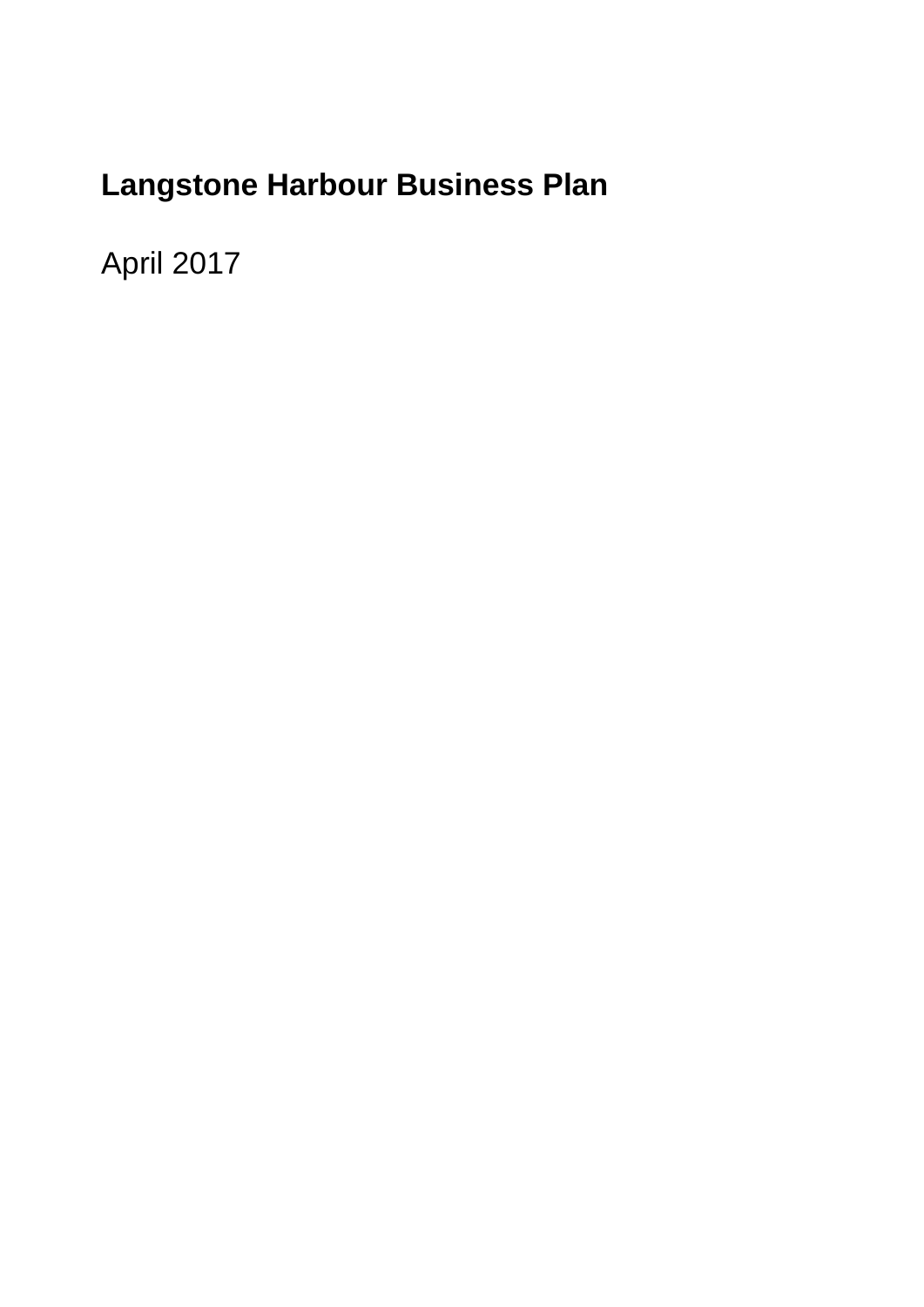## Preface

This plan has been produced to establish an effective framework for the management of the harbour's assets for the benefit of all stakeholders. This plan describes the business, its current position and the market it operates within, its strategy and objectives, and financial forecasts.

The Government's Review of Trust Ports, Modernising Trust Ports (second edition, 2009) states that all trust ports have a duty to maximise the benefits available to all their stakeholders and that it is the duty of the Board to strike a balance that fully respects the interests of all stakeholders, not just one group, in the light of the objectives of the trust port and what constitutes the "common good" for all stakeholders (current and future).<sup>1</sup> The Langstone Harbour Business Plan has been developed to address the sometimes competing needs of harbour stakeholders so that the harbour is run efficiently and fairly taking account of the harbour's commercial and recreational use and environmental sensitivity.

\_\_\_\_\_\_\_\_\_\_\_\_\_\_\_\_\_\_\_\_\_\_\_\_\_\_\_\_\_\_\_\_\_\_\_<br><sup>1</sup> The Department for Transport will be consulting on revised good governance guidance for ports in 2017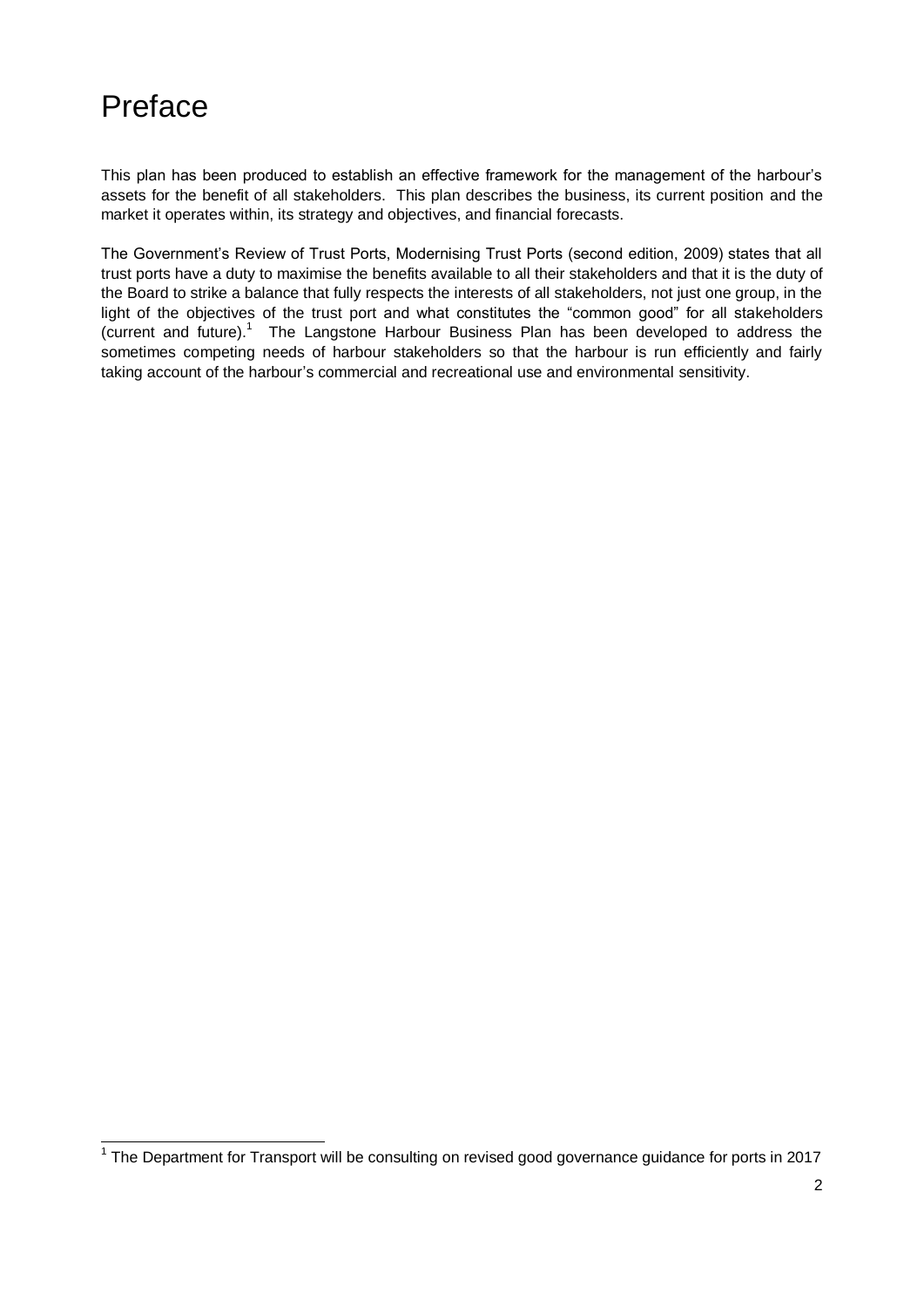# Contents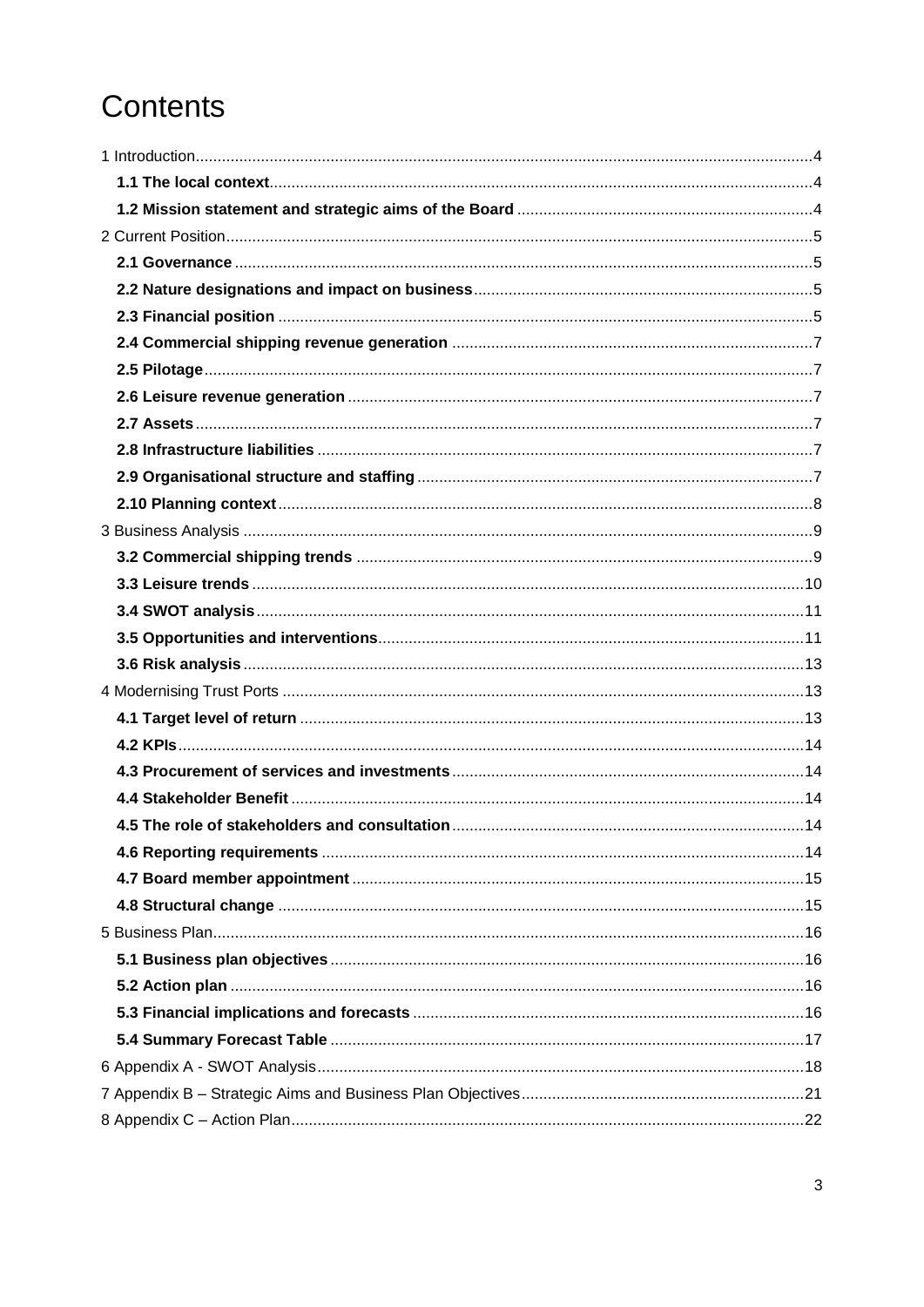## <span id="page-3-0"></span>1 Introduction

Langstone Harbour is a tidal basin located between Portsmouth Harbour and Chichester Harbour on the Hampshire coast and is administered by the Langstone Harbour Board (LHB). Together, the three harbours form the largest intertidal area on the south coast of England. Langstone Harbour is relatively less developed than its neighbouring harbours in commercial terms and finding the right balance between commercial opportunities open to the LHB and managing its internationally recognised environmental designations is fundamental to the future of the harbour. This is a recurring theme that is at the heart of this business plan which sets out the LHB's current position and financial plans for the next five years.

## <span id="page-3-1"></span>**1.1 The local context**

Langstone Harbour is located between Portsea Island to the west and Hayling Island to the east. It is a large harbour (some 19 km<sup>2</sup>) and vast stretches of mud are exposed at the lowest tide when only onetenth of this area is under water. The coastal margin of the harbour is approximately 21km.

The harbour is relatively quieter and less developed than its neighbouring harbours, the Dockyard Port of Portsmouth and the yachting centre of Chichester Harbour. It shares internationally recognised wildlife designations with Chichester Harbour and although considered to be less intensively used than either Chichester or Portsmouth Harbours, has a quarter of a million people living within a 5 mile radius.

The islands within the harbour are all that remain of a prehistoric grassland landscape through which the Rivers Langstone and Broom ran before encroachment by the sea so that the area is rich in historical artifacts as well as wildlife. Today, the harbour landscapes of water, shore and sky make an important contribution to the visual character of south east Hampshire and the harbour which, as well as its recreation and conservation functions, supports commercial shipping and a small fleet of commercial and charter fishing vessels.

### <span id="page-3-2"></span>**1.2 Mission statement and strategic aims of the Board**

#### Mission statement

To manage the harbour efficiently and cost effectively, taking account of the harbour's unique conservation interests, and to regulate the harbour to national safety standards for the benefit of all users.

## Strategic aims

The strategic aims of the Board are to:

- Ensure the harbour is properly funded to carry out its core functions for safety, conservancy, education and interpretation.
- Provide an uninterrupted and cost effective Pilotage service.
- Maintain clear navigation channels.
- Manage environmental features in the harbour.
- Provide other cost effective services for the benefit of harbour users.
- Comply with appropriate standards of governance.
- To participate in appropriate local, regional and national consultation.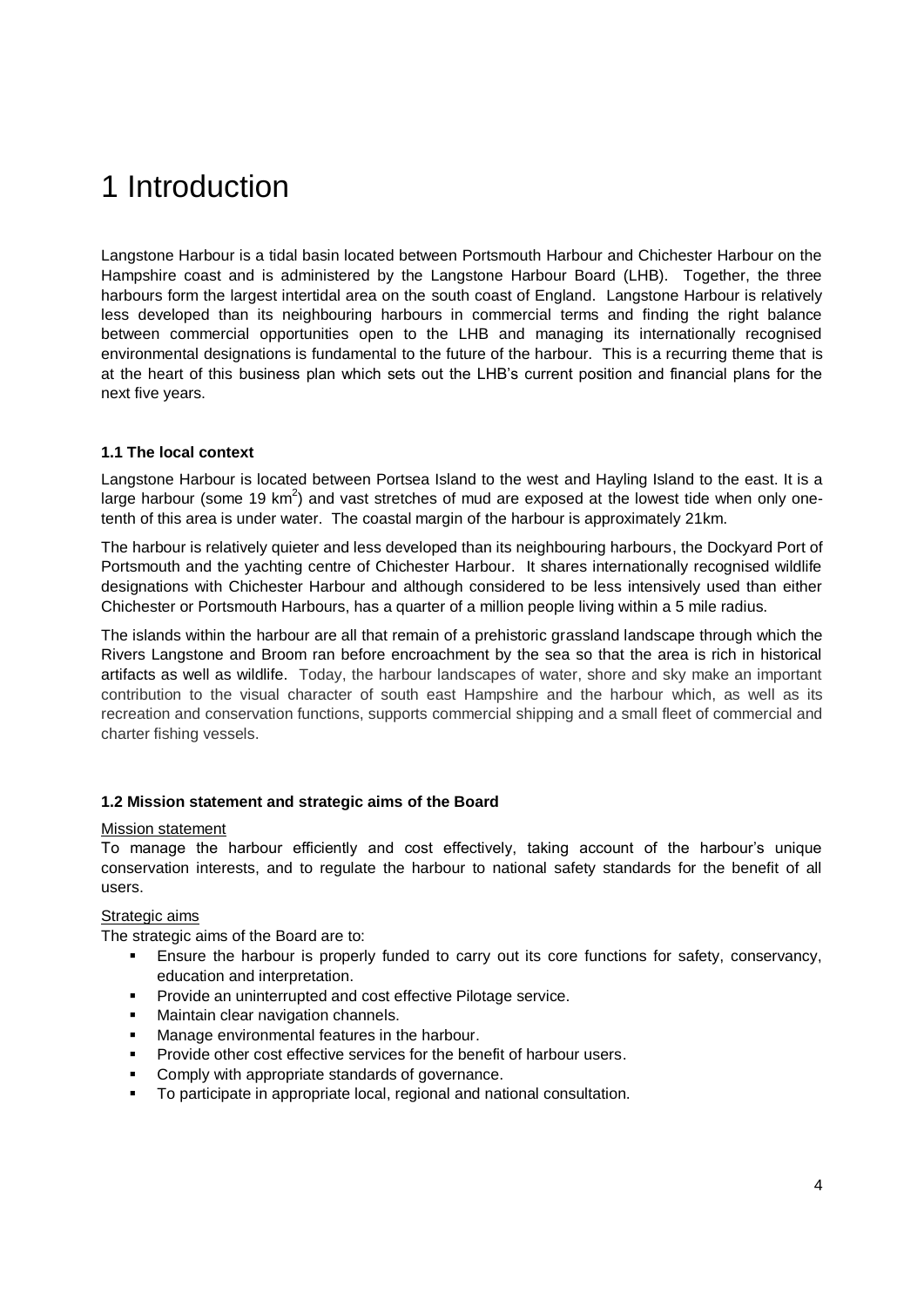## <span id="page-4-0"></span>2 Current Position

## <span id="page-4-1"></span>**2.1 Governance**

LHB is responsible for navigation and moorings. Established by the 1962 Langstone Harbour Order, made under the General Pier and Harbour Act 1861, the Board's area extends to the Harbour mouth and includes the area covered by water at mean high-water springs, thereby excluding the shore and islands within the harbour. The Board comprises six members of Portsmouth City Council, six members of Havant Borough Council, one member of Hampshire County Council and two members of the Advisory Committee.

The Langstone Harbour Advisory Committee was established by the 1962 Order and its role strengthened by the 1985 Revision Order. The Board is required to consult the Advisory Committee on "all matters substantially affecting the preservation, protection, regulation, management, maintenance and improvement of the Harbour and the navigation thereof".

LHB has powers to precept on Portsmouth City Council and Havant Borough Council in equal proportion where there is a deficiency in revenue. However, this power has not been exercised since 2013.

LHB has statutory powers in relation to the regulation of shipping movements and the safety of navigation within the harbour and is a 'competent harbour authority' as defined in the Pilotage Act 1987. This means that Pilotage is compulsory within the limits of the Langstone Pilotage District. The Board's area of jurisdiction for Pilotage extends into the Solent south from the harbour entrance and west to St. Helen's fort, close NE of the Isle of Wight.

## <span id="page-4-2"></span>**2.2 Nature designations and impact on business**

Over the past fifty years, development pressure has resulted in the edge of Langstone Harbour being used for industry, landfill, housing, roads, playing fields and a golf course. Over the same period, there has been increasing recognition of the value of inter-tidal habitat that has been lost to development and 'coastal squeeze'.

Areas important for nature conservation are now protected. Langstone Harbour was first notified as a site of Special Scientific Interest in 1958. In 1987, Langstone and Chichester Harbours were designated as a wetland of international importance under the Ramsar Convention and as a Special Protection Area under the European Directive on the conservation of wild birds. It is notified as part of the Natura 2000 network under the European Directive on the Conservation of Natural Habitats and Wild Fauna and Flora, also known as the Habitats Directive. Langstone Harbour is within the Solent Maritime Special Area of Conservation (SAC) and is part of the wider Solent European Marine Site (SEMS) which provides the basis for the implementation of the Habitats Directive and the Birds Directive in the marine environment. There is a local nature reserve on the east side of the harbour. The Langstone Harbour Management Plan states that "the principle has now been established that the functional, landscape and ecological relationships between the Harbour and its surroundings must be respected" (1997: p 25).

Nevertheless, it is likely that there will be continued demands for more land for development around the harbour. The intertidal area may be squeezed behind hard sea defences as sea level rises and casual recreational use of the harbour is likely to continue to rise. Planning control is the responsibility of the local planning authority and the LHB has no jurisdiction over peripheral land or environmental matters affecting the water and intertidal areas. LHB has indicated its commitment for harbour conservation by adopting powers in relation to conservation and interpretation of the natural environment under which an Environment Officer is appointed (SI1999/266). The Board and its Advisory Committee contain individuals and organisations that are committed to conservation. There is the potential for some activities that increase the Board's income e.g. increased number of moorings, to have a detrimental impact on the natural environment and this needs to be acknowledged and managed.

## <span id="page-4-3"></span>**2.3 Financial position**

LHB has two main sources of income. Commercial shipping consists of harbour and cargo dues derived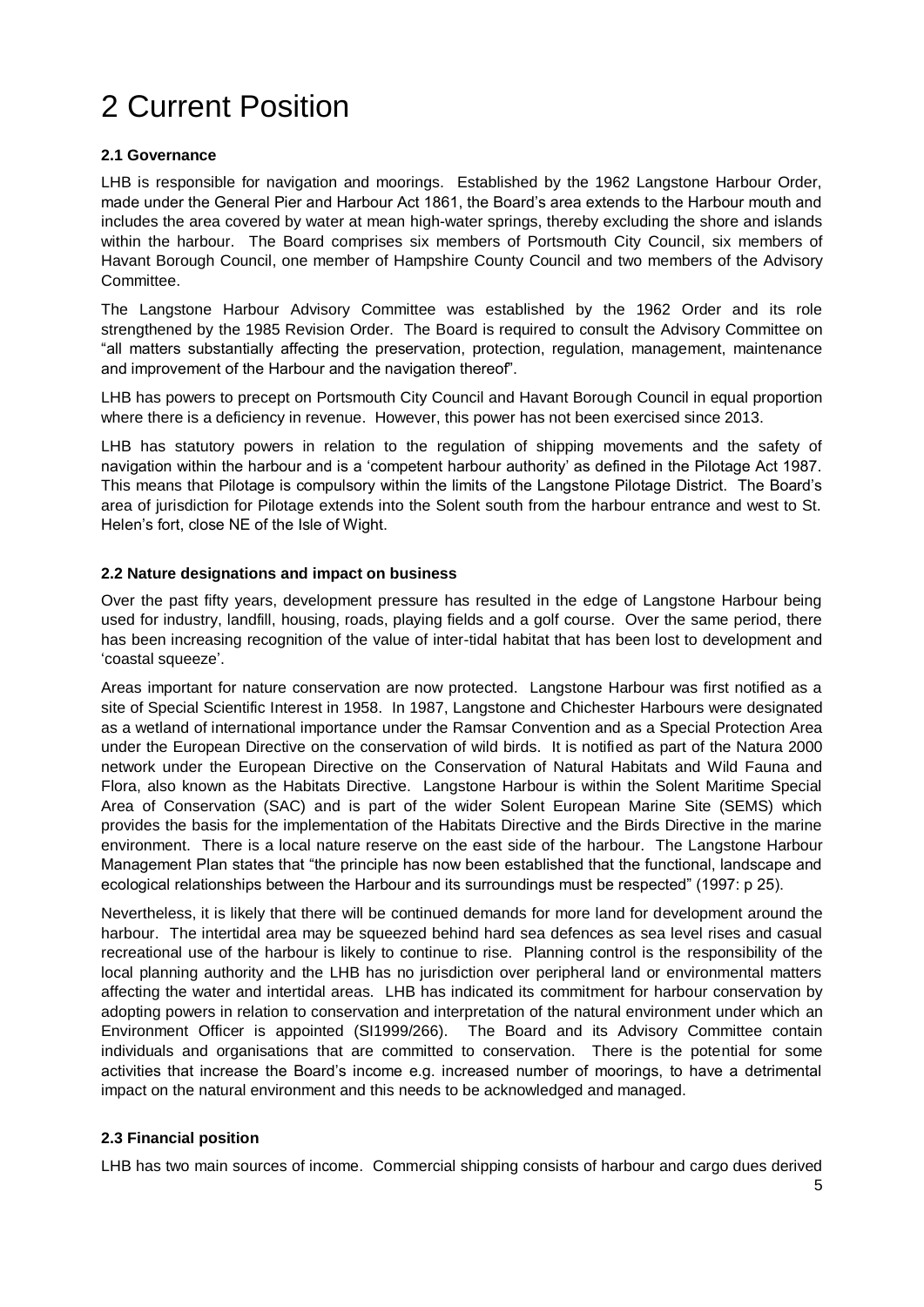from vessels that berth at the two commercial wharves, together with a small income from commercial craft, including fishing boats and a Ferry. Leisure income is derived from harbour dues, licences, moorings, and services provided including labour and fuel.

Expenditure is related to the provision of a safe harbour and the delivery of a range of more commercial services such as pilotage, labour, maintenance, and fuel. By far the largest item of expenditure is the LHB staff, with the provision of the harbour offices, workshop, vehicles and vessels making up most of the remainder.

LHB has powers to precept on Portsmouth City Council and Havant Borough Council in the event of a budget deficit. LHB does not have any debts and holds a general reserve amounting to £195,000 at the end of 2016/17. A further earmarked reserve fund for asset replacement amounting to £416,295, has been set aside for the replacement of the Board's ageing assets.

Table 1 below provides a summary of the income and expenditure account for 2016/17

## **TABLE 1 – LHB INCOME & EXPENDITURE 2016/17**

| <b>INCOME</b>                      | f       |
|------------------------------------|---------|
| Income - commercial                | 299,434 |
| Income Pilotage                    | 114,477 |
| Income - leisure                   | 243,349 |
| Income - interest on cash deposits | 752     |
| <b>Fuel Sales</b>                  | 48,999  |
| <b>TOTAL Income</b>                | 707,011 |

| <b>EXPENDITURE</b>                 |         |
|------------------------------------|---------|
| Employees                          | 322,164 |
| <b>Repairs and Maintenance</b>     | 45,360  |
| Electricity, Water & Cleaning      | 5,397   |
| <b>Rent and Rates</b>              | 36,955  |
| <b>Boats and Vehicles</b>          | 8,301   |
| Equipment, Furniture & Materials   | 2,686   |
| IT                                 | 10,478  |
| <b>General Office Expenses</b>     | 13,434  |
| <b>Travel and Subsistence</b>      | 6,525   |
| Insurance                          | 25,861  |
| <b>Misc Expenses</b>               | 5,778   |
| <b>Audit and Professional Fees</b> | 11,801  |
| Purchase of fuel for resale        | 36,668  |
| Pilotage                           | 92,840  |
| Environmental                      | 10,774  |
| <b>Support Service Charges</b>     | 2,880   |
| <b>Capital Purchases</b>           | 42,928  |
| <b>TOTAL Expenditure</b>           | 680,830 |
| LA Precepts & Grants               | 5,000   |
| <b>Contribution to Reserves</b>    | 31,182  |

Source: LHB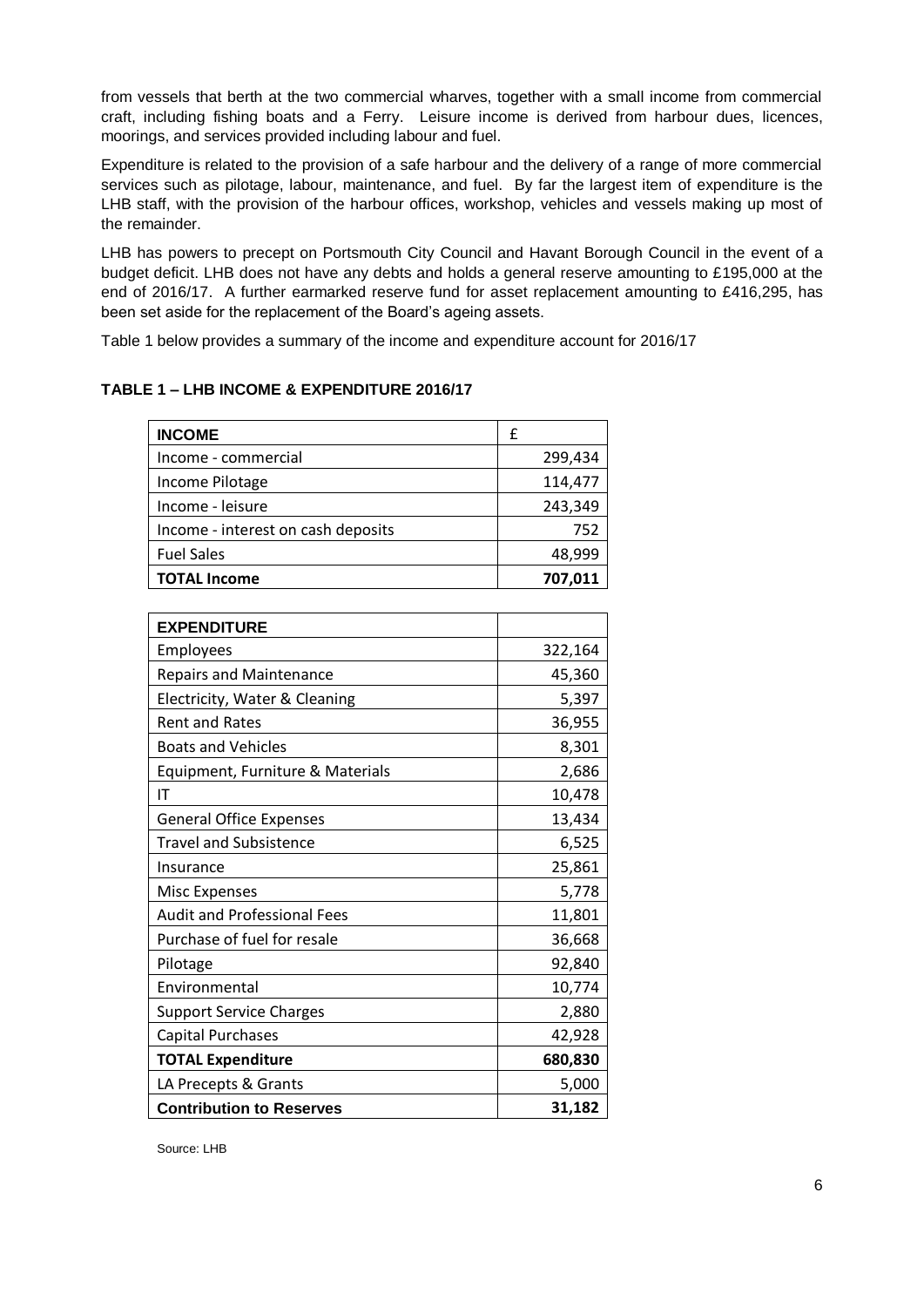### <span id="page-6-0"></span>**2.4 Commercial shipping revenue generation**

The importation of sea dredged aggregates through Bedhampton Wharf and Kendalls Wharf, both privately owned, provides LHB with over 50% of its income.

### <span id="page-6-1"></span>**2.5 Pilotage**

The amount of pilotage undertaken by Langstone CHA is a small proportion of the compulsory pilotage in the harbour. The main users operate under Pilotage Exemption and a small income is derived from Pilotage Exemption Certificates. Pilotage charges are broadly set at a level to enable the pilotage account to break even.

### <span id="page-6-2"></span>**2.6 Leisure revenue generation**

The Harbour Board levies a range of charges for recreational use of the harbour. The bulk of the income comes from harbour dues and mooring fees. Harbour dues are set annually and all vessels using the harbour are liable for the charges; in 2016/17 leisure harbour dues amounted to 9% of total income. Moorings include Board owned deep water (BDW) and tidal moorings, the most popular of which are the more accessible deep water moorings. The Board has 92 occupied BDW moorings and a vacancy rate for this type of mooring of 32%, which has declined from 35% in 2015. In 2016/17 income from moorings amounted to 13% of total income. In addition to these two main sources of income, the Board charge and issue licences for water skis, jet skis, and slipway launching. Fuel sales make up the remainder of income and this service is provided on a fully commercial basis, competing with another provider.

The harbour is home to a range of clubs that host events in the harbour. Clubs and associations are a key feature of the harbour and contribute to its character and can help promote use of the harbour. However, while the activities of local clubs enhance the use of the harbour, participation of resident boats in recreational events does not provide additional income to the Board. Jet skiing has become more popular in recent years while participation in water skiing activities has declined. These activities still only represent a very small proportion of Harbour Board income.

### <span id="page-6-3"></span>**2.7 Assets**

LHB's current asset register is as follows:

- 2 ribs used for patrols
- **John Easterling a work boat**
- Delilah a maintenance barge
- Utility vehicle
- Forklift truck
- Slipway trolley
- Fuel dispensing system and storage tanks
- Hayling and Eastney pontoons and associated bridges
- Harbour office building and grounds.

#### <span id="page-6-4"></span>**2.8 Infrastructure liabilities**

The Board has little ownership of land and infrastructure in and around the harbour. The main items are the harbour office and compound, and the two pontoons known at the Hayling and Eastney pontoons. The two pontoons are principally used by the public ferry and smaller commercial craft including charter recreational boats and registered fishing boats. These two pontoons are now ageing and will require significant investment over the coming years. Capital expenditure of about £240K has been budgeted for the year 2017/18 for the replacement of the Hayling pontoon.

#### <span id="page-6-5"></span>**2.9 Organisational structure and staffing**

The functions of the Board are discharged by a team of staff led by the Harbour Manager. The team is responsible for ensuring the safety of the harbour and its users, responding to incidents, and ensuring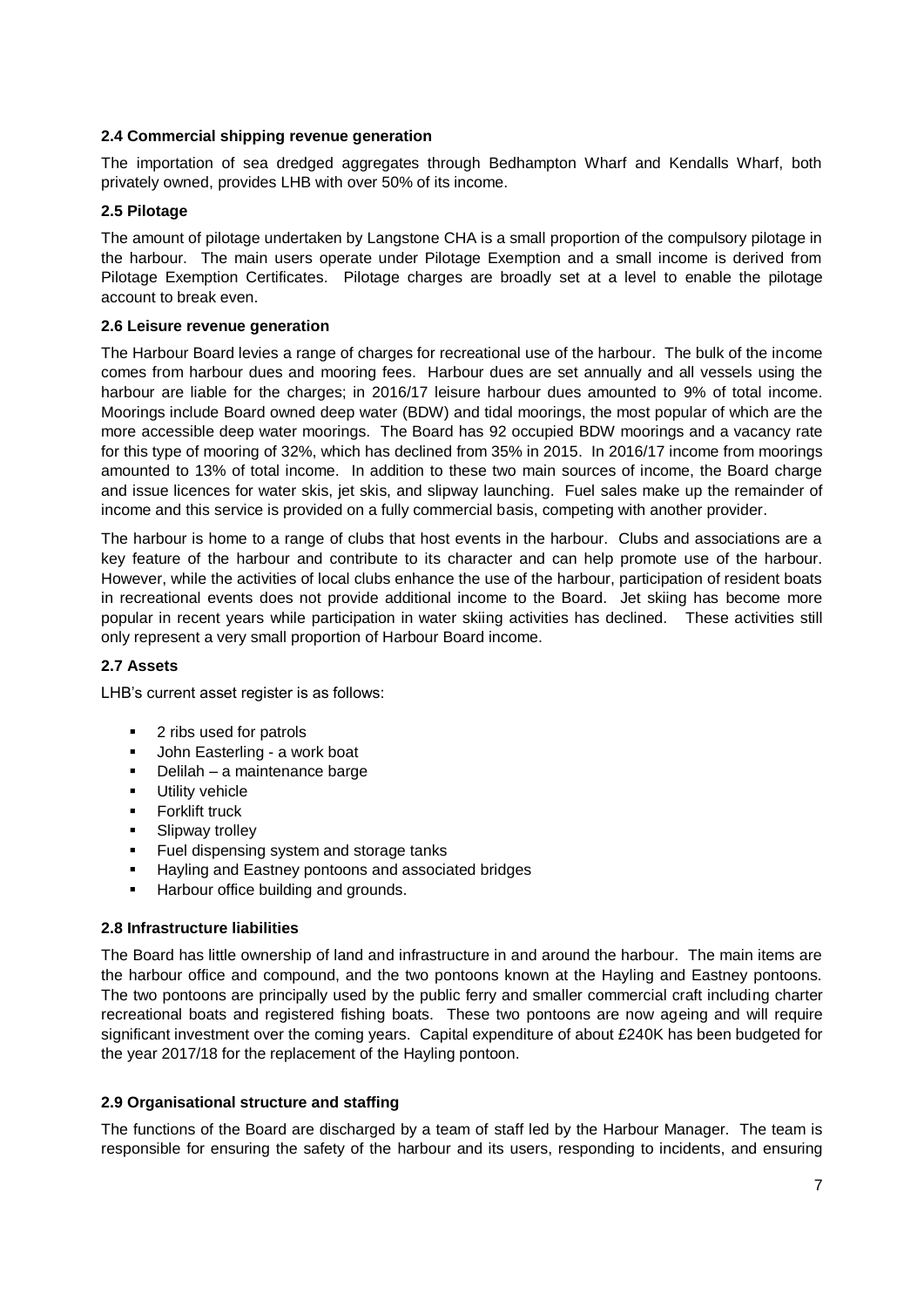charges are collected. These functions are carried out by the Harbour Manager, his deputies and a team of patrol officers. The patrol team is a flexible resource with more officers employed through the busier summer months. The operational staff are supported by an administration team, with external legal, treasury and engineering support. A full time Environment Officer is employed by the Board in recognition of the unique and important natural environment of the harbour; the purpose of this role is to ensure that the harbour is managed in accordance with the environmental and conservation objectives of the Solent European Marine Site. Table 2 below sets out the current staffing arrangements:

## **TABLE 2 – LHB STAFFING**

| <b>MARINE</b>            | <b>ADMINISTRATION</b> | <b>ENVIRONMENT</b>         | <b>SUPPORT</b> |
|--------------------------|-----------------------|----------------------------|----------------|
| Harbour Manager          | Admin Officer P/T     | <b>Environment Officer</b> | Clerk P/T      |
| Deputy Harbour Master    | Deputy Admin Officer  |                            | Treasurer P/T  |
| Assistant Harbour Master | Admin Asst P/T        |                            | Engineer P/T   |
| Patrol Officer           |                       |                            |                |
| Seasonal Staff (up to 6) |                       |                            |                |
|                          |                       |                            |                |

Source: LHB

### <span id="page-7-0"></span>**2.10 Planning context**

The statutory planning context of the harbour is characterized by policies that aim to safeguard the harbour as opposed to policies that lean towards development or intensification. Havant Borough Council, Portsmouth City Council, and Hampshire County Council have planning jurisdiction in the harbour area.

### Havant Borough Council

Langstone Harbour is recognised in The Havant Borough Council Core Strategy document as a key area of the borough for leisure and recreation, with internationally important nature designations. The Core Strategy notes that Langstone Harbour and the wider Hayling Island area pose big challenges for the borough in trying to provide housing and employment whilst also protecting the landscape and managing the impacts of climate change. The key policies to note are:

• Policy CS1 Health & Wellbeing

Planning permission will be granted for the modification of moorings and berths but not new jetties and slipways in Chichester Harbour, Langstone Harbour and along the Hayling Waterfront which are identified as sensitive for landscape and/or nature conservation reasons. The special character and nature of Langstone means that "it is not acceptable to increase the number of berths in the harbours or for additional ancillary infrastructure".

• Policy CS5 Tourism

This policy looks to encourage the development of small scale and sustainable recreational facilities, and enhance existing tourism infrastructure. It notes the potential for small-scale improvement to Hayling seafront, and the potential for a visitor centre at Broadmarsh.

- Policy CS11 Protecting and Enhancing the Special Environment and Heritage of Havant This policy seeks to protect the borough's statutory and non statutory designated landscape. The policy is informed by the Havant Borough Townscape, Landscape and Seascape Character Assessment that emphasises the unique nature of the landscape and seascape at Langstone.
- **Policy DM9 Development in the Coastal Zone** Planning permission will only be granted for development in the coastal zone which has no harmful effects on nature conservation within the Chichester and Langstone Harbour SSSIs, SPA, Solent Maritime SAC and Ramsar site, nor any SINCs and Local Nature Reserves.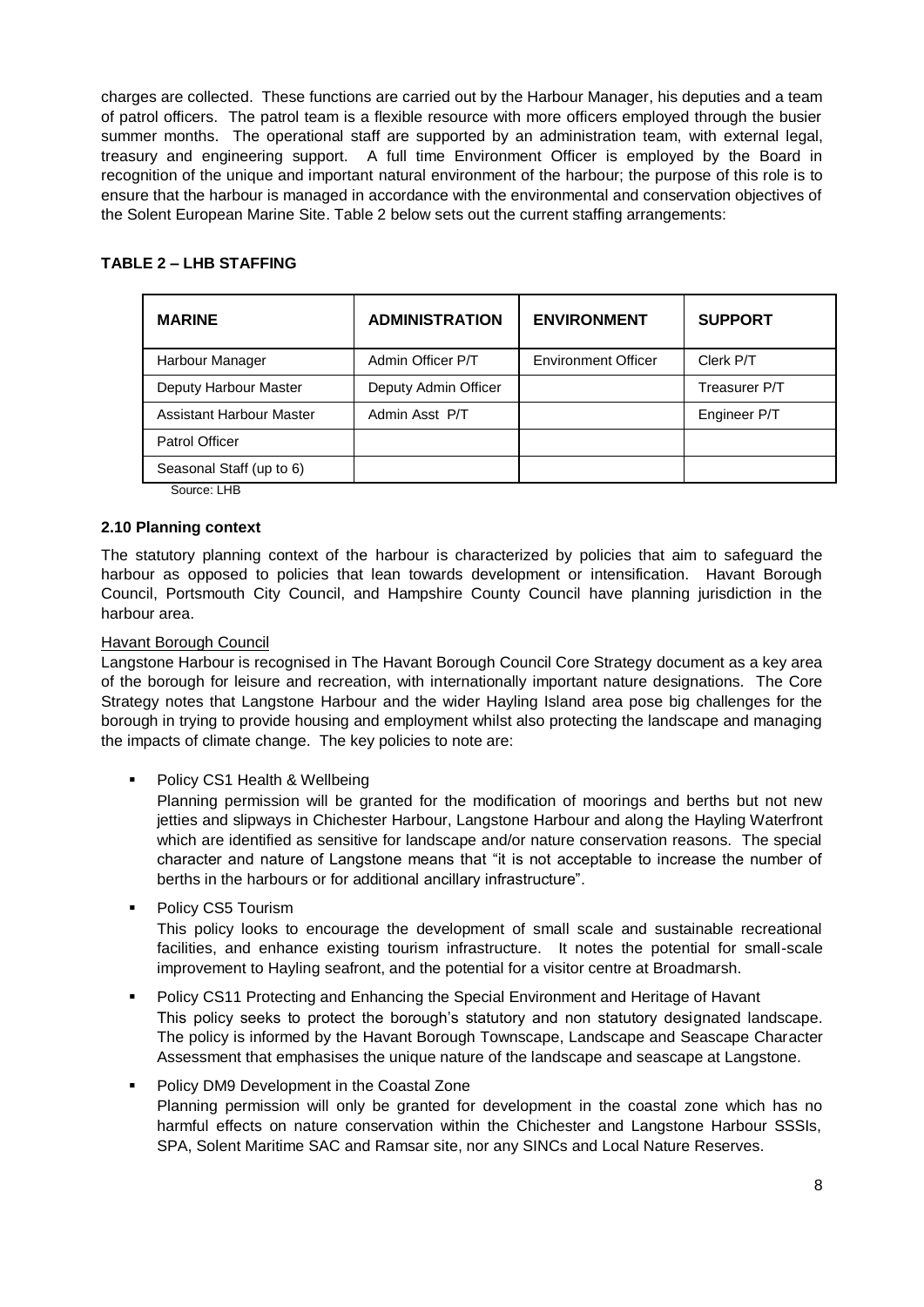**•** Policy DM10 Pollution

Development will only be permitted where external lighting would not interfere with safe navigation in either Chichester or Langstone Harbours and other coastal locations.

The Core Strategy also identifies strategic sites within the borough that present opportunities to deliver the planning policy objectives, such as provision of new housing or employment. It should be noted that Broadmarsh was originally considered as a strategic site for employment uses but was withdrawn following the consultation period. Broadmarsh was withdrawn as a strategic site because of significant constraints including potential impact on controlled waters; however the site will continue to be the subject of planning policy consideration through the Development Delivery (Allocations) Development Plan Document. Following consultation the Hayling Island site was not considered a strategic site for housing delivery principally because of access issues, and whilst it has been identified as an area for regeneration and tourism development, significant housebuilding is not proposed.

### Portsmouth City Council

In common with the Havant Core Strategy, the Portsmouth Core Strategy, adopted in January 2012, recognises the importance of Langstone Harbour for its amenity and quality of environment. A study to determine the impact of disturbance from recreation on wildlife at European sites around the Solent is underway, and this will inform the Council about the impact of city development on sensitive sites. The Core Strategy policy does promote the protection and enhancement of such sites.

### Hampshire County Council

The Hampshire Minerals Plan (2013) was prepared by Hampshire County Council, Portsmouth City Council and the New Forest National Park Authority as the minerals planning authorities for the area. The plan reviewed Hampshire's existing wharves and concluded that they were still capable of accommodating a significant increase in the amount of sand and gravel handled should demand increase. On this basis Policy M4 safeguards the wharfs at Langstone Harbour, Kendalls Wharf and Bedhampton Wharf, for their existing use on the basis they provide an important role in the supply of aggregates.

## <span id="page-8-0"></span>3 Business Analysis

### **3.1 Changing financial position of LHB**

Table 3 below shows the proportion of income derived from the main sources; interest on cash holdings and fuel sales have been ignored for this presentation.

This shows a number of clear trends with precept disappearing entirely in 2015/16. The commercial shipping income as a percentage of the total has risen steadily and now amounts to more than 50% of the Board's income. Leisure income on the other hand has been declining although with a small recovery in 2015/16.

| Year                             | 2010/11 | 2011/12 | 2012/13 | 2013/14 | 2014/15 | 2015/16 | 2016/17 |
|----------------------------------|---------|---------|---------|---------|---------|---------|---------|
| commercial<br>Income<br>from     |         |         |         |         |         |         |         |
| shipping £                       | 183,261 | 191,022 | 197,310 | 349,121 | 362,353 | 307,887 | 521,406 |
| % of total                       | 28%     | 31%     | 32%     | 47%     | 50%     | 52%     | 63%     |
| Income from Leisure activities   |         |         |         |         |         |         |         |
| £                                | 227,856 | 226,660 | 251,214 | 250,763 | 236,273 | 217,686 | 240,603 |
| % of total                       | 35%     | 37%     | 41%     | 34%     | 32%     | 37%     | 29%     |
| Precept<br>and<br>from<br>Income |         |         |         |         |         |         |         |
| grants $E$                       | 150,648 | 141,759 | 141,803 | 95,901  | 95,901  | 25,000  | 0       |
| % of total                       | 23%     | 23%     | 23%     | 13%     | 13%     | 4%      | 0       |

### <span id="page-8-1"></span>**3.2 Commercial shipping trends**

Total port freight has remained relatively stable regionally, notably in the Hampshire ports of Southampton and Portsmouth. Southampton is by far the biggest port in the region and Portsmouth the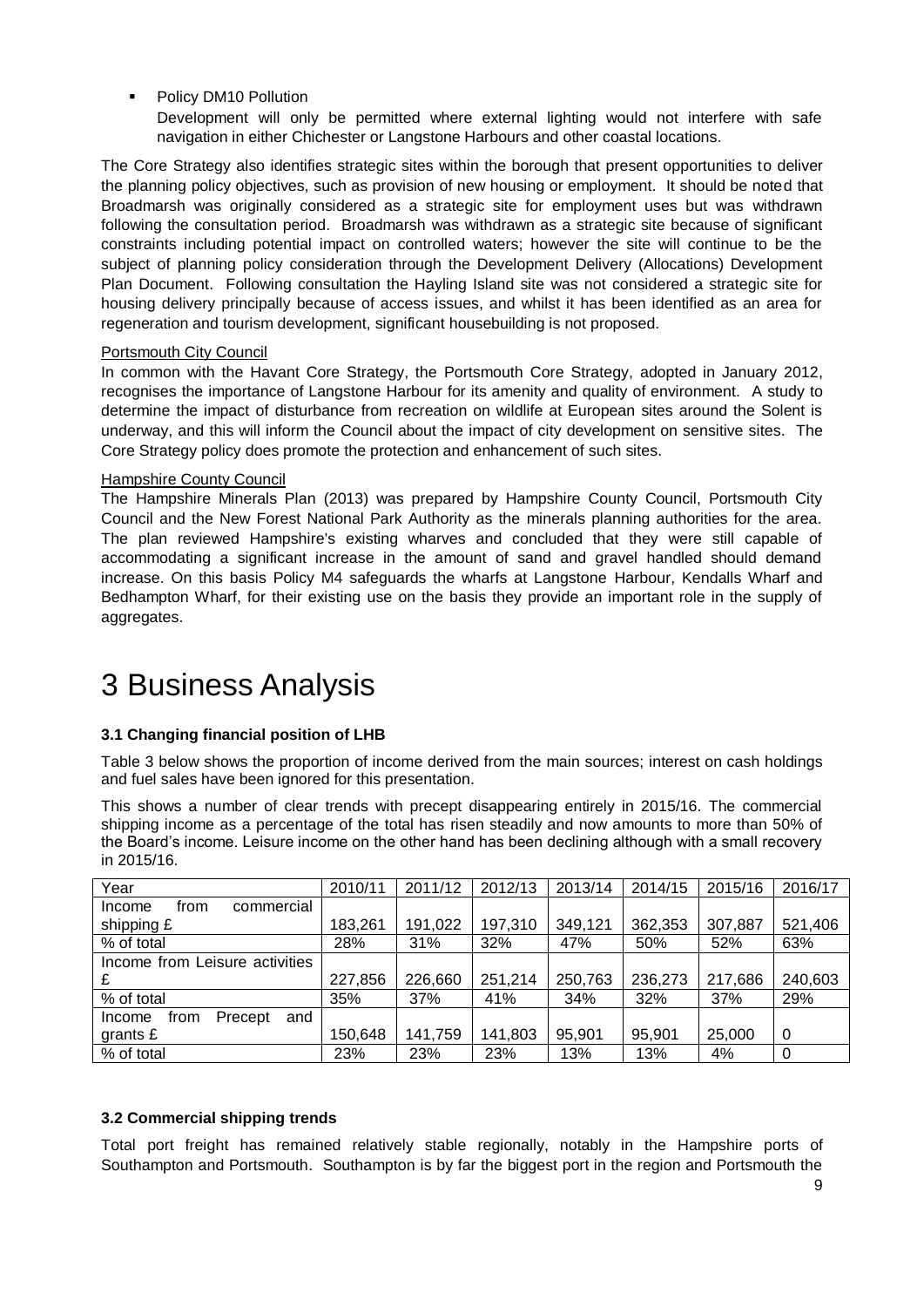second most significant port.

Table 4 compares total cargo throughputs at selected ports. Total freight at all ports has remained stable and the impact of the economic downturn on Langstone aggregate imports in 2011 and 2012 can clearly be seen.

**TABLE 4 – CARGO AT SELECTED WEST SUSSEX AND HAMPSHIRE PORTS (THOUSAND METRIC TONNES)**

| Port        | 2011   | 2012   | 2013   | 2014   | 2015   |
|-------------|--------|--------|--------|--------|--------|
| Southampton | 37,879 | 38,107 | 35,796 | 36,689 | 37,660 |
| Portsmouth  | 3.772  | 3,486  | 3,614  | 3,786  | 3,776  |
| Shoreham    | 2,081  | 1,903  | 1,600  | 1,826  | 1,909  |
| Langstone   | 374    | 353    | 535    | 513    | 472    |

Source: DfT and LHB

Table 5 sets out the cargo volumes for import of sea dredged aggregates and records the number of ship visits. It can be seen that the recession had a significant effect on trade but that the throughput returned to a normal level of about half a million tonnes per year from 2013. The tonnage imported in 2015 was significantly affected by the shortage of vessels supplying aggregates to Southampton, Shoreham and Langstone. An additional sea-dredger dedicated to supplying one of the wharves in Langstone Harbour was brought in to service in late 2016 and this will stabilise the imbalance between supply and demand.

| Year | <b>Number</b><br>of<br>Cargo (metric<br>ships<br>tonnes) |         | Average<br>tonnes<br>per<br>vessel |
|------|----------------------------------------------------------|---------|------------------------------------|
| 2005 | 394                                                      | 542,500 | 1,377                              |
| 2006 | 427                                                      | 547,246 | 1,282                              |
| 2007 | 402                                                      | 546,686 | 1,359                              |
| 2008 | 308                                                      | 408,458 | 1,326                              |
| 2009 | 250                                                      | 354,283 | 1,417                              |
| 2010 | 236                                                      | 325,232 | 1,378                              |
| 2011 | 264                                                      | 374,000 | 1,417                              |
| 2012 | 259                                                      | 353,031 | 1,363                              |
| 2013 | 347                                                      | 535,000 | 1,542                              |
| 2014 | 354                                                      | 513,450 | 1,450                              |
| 2015 | 341                                                      | 472,000 | 1,384                              |
| 2016 | 430                                                      | 558,000 | 1,298                              |

## **TABLE 5 – LANGSTONE HARBOUR CARGO VOLUMES**

Source: LHB

Langstone Harbour has very limited wharfage and infrastructure, with opportunity for expansion severely constrained by the site's environmental designations. The Harbour is not suited to the handling of unitised or general cargo and these sectors offer no potential for growth.

### <span id="page-9-0"></span>**3.3 Leisure trends**

The marine industry is a significant economic force in the South East. British Marine Federation (BMF)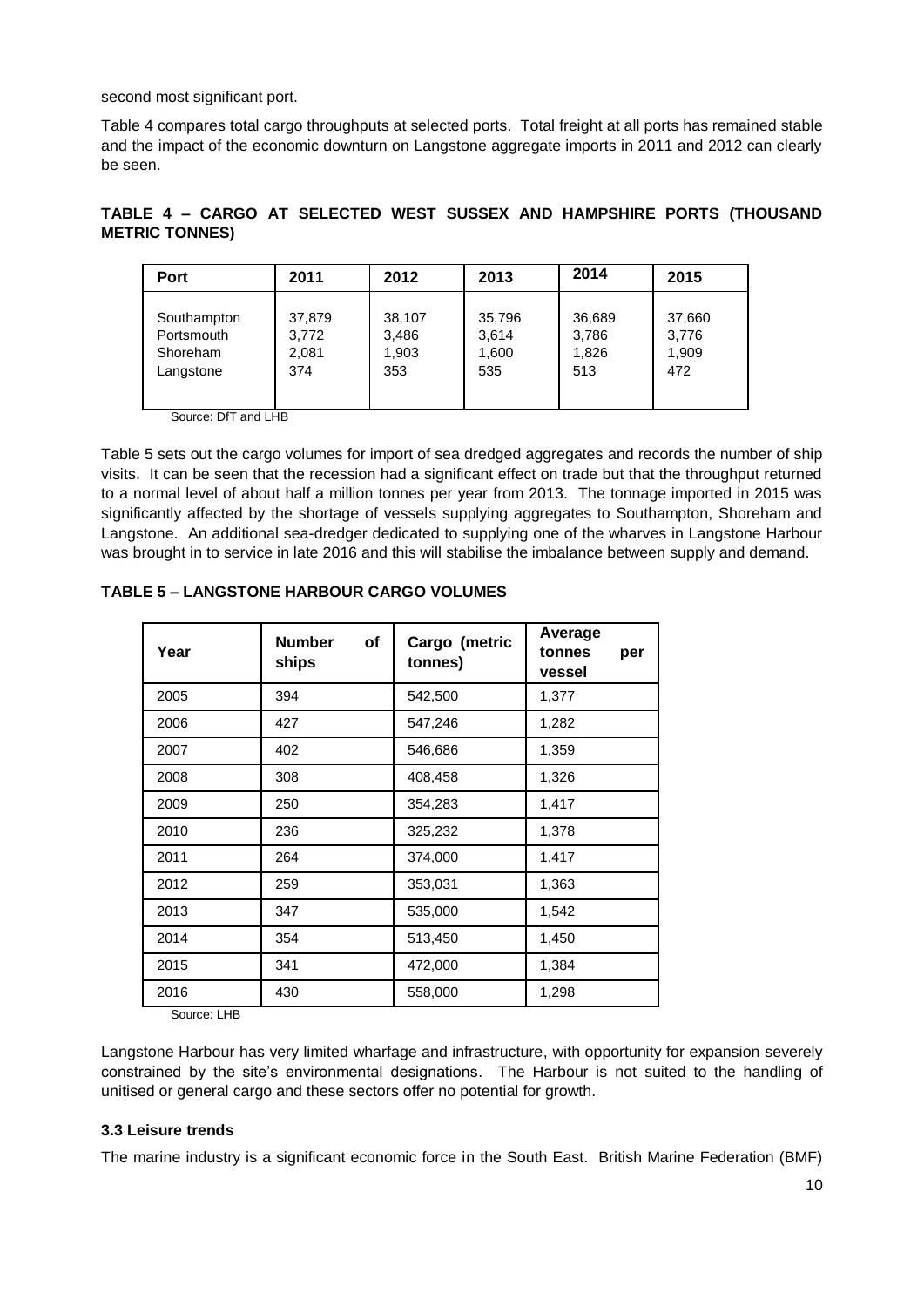figures for 2015 suggest that the UK leisure and small commercial marine industry generated direct and indirect revenues of £3.2 billion.

The maintenance and use of boats generates demand for services, such as marinas, boatyards and chandlers, and also drives the aftermarket for boat parts, supplies and accessories. Boating and marinas not only provide infrastructure for people to participate in leisure activities but can also serve as visitor attractions in their own right, attracting non-boating users, who spend money on-site and in the wider local economy.

Past performance suggests that the leisure and small commercial marine industry will continue to grow and further development in the marine sector could bring local benefits. The marine leisure sector is a possible area of business growth for LHB.

The overall trend within the leisure market has been towards an enhanced offer for boat owners in the middle and upper ends of the market. This part of the market is served at Langstone by Southsea Marina, but the relative lack of services, accessibility and development opportunities tend to suggest that there is limited scope for expansion to provide the range of services that might appeal to this segment of the market. Although there may always be pressure for more intensive development, such as proposals for a new marina complex at Broadmarsh, the more immediate future of leisure operations within the harbour is likely to focus on smaller scale expansion of existing activities. Such expansion is likely to be generally demand led given the limited role and resources of the Board itself.

LHB's leisure income has remained relatively stable as a percentage of overall income) in recent years reflecting the nature of the harbour that does not have scope for significant expansion.

### <span id="page-10-0"></span>**3.4 SWOT analysis**

Appendix A contains an analysis of LHB's strengths, weaknesses, opportunities and threats (SWOT). This is a simple analysis that, together with an understanding of more general trends, can help shape future decisions of the Board. The two main outputs from the SWOT analysis are a set of opportunities and interventions that the Board should explore; and a set of business risks that need to be managed. These are discussed below.

#### <span id="page-10-1"></span>**3.5 Opportunities and interventions**

There are a number of areas where LHB should be looking to take opportunities, intervene or change in order to continue to operate efficiently and meet its strategic aims. This section describes potential interventions; the next chapter of this document presents these interventions in an overall action plan.

#### Leisure boating market

Langstone Harbour's large expanse of mud and tide-controlled water has been called bleak, lacking the natural beauty of Chichester Harbour to the east or the historic fascination of Portsmouth on its western flank. Nevertheless, its location in the Solent makes it potentially an attractive location for boat owners who want leisure moorings with easy access to other destinations in the Solent.

Recent trends in the number of moorings in the harbour do not appear to support Langstone's appeal as overall the demand for moorings appears to be static or falling. The number of occupied moorings overall (excluding Southsea Marina) decreased from 550 in 2009 to 521 in 2016. The preference by leisure boat users for the convenience of walk ashore facilities in marinas is supported by 100% occupancy rates in the Premier owned Southsea Marina and demand for pontoons in Eastney Lake.

Without careful management, the expansion of leisure boating could conflict with the harbour's commitment to conservation and emphasis on "quiet enjoyment" promulgated through the Harbour Management Plan (1997). This includes a recommendation that the total number of moorings in use in the Harbour should not normally increase by more than 10% in any one year and the environmental impact of each increase assessed before further additions are agreed.

The Harbour Management Plan recommends that the strategy for recreation should be to maintain Langstone harbour as a relatively quiet and uncommercialised area for recreational pursuits that do not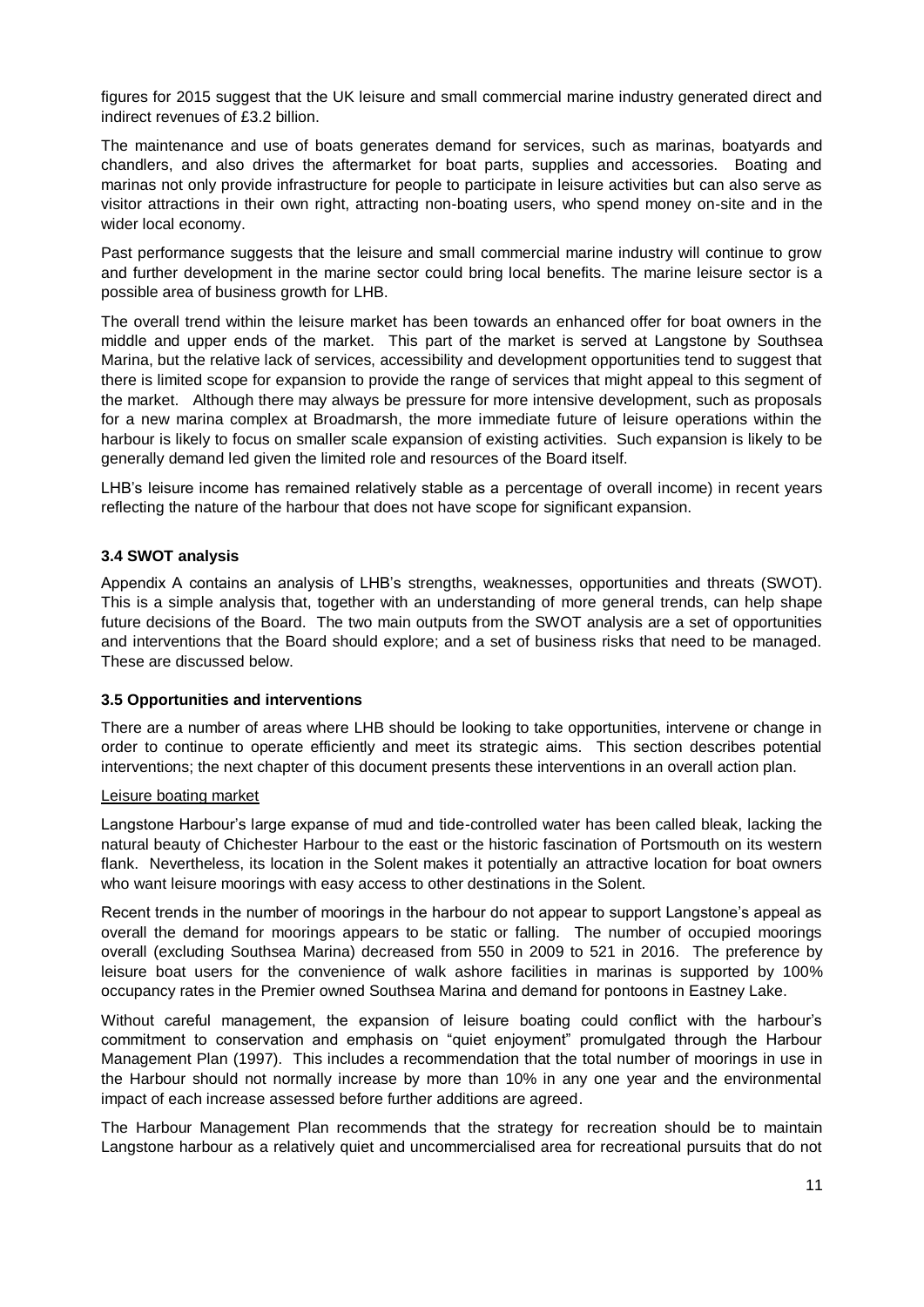conflict with conservation of the harbour's wildlife and landscape resources. The 'empty space' characteristic of the harbour is valued for its relative isolation and undisturbed habitat in the interests of nature conservation. The plan also recommends the use of pontoon berths and piled moorings in appropriate locations in order to reduce the area covered by moorings, and that facilities for sailing clubs and visiting yachtsmen should be improved where this does not conflict with landscape or conservation objectives.

The environmental aspects of the Harbour Management Plan have been looked at recently. Although the 1997 plan notes a designated water ski-ing area, there is no zoning policy for different harbour leisure activities or intensity of uses. The 1997 Harbour Management Plan was agreed by all harbour stakeholders and its review would require the active involvement of all stakeholders.

An increase in the number of pontoon berth has occurred in Eastney Lake where there are the highest number of occupied tidal moorings in a relatively protected location and close to shore-side facilities. This has brought financial benefit to the Board. The lack of shelter on the east side of the entrance of the harbour close to the harbour office makes this an unsuitable location for an increase in moorings.

### Commercial shipping

LHB does not own the wharves at Langstone and is not in a position to significantly influence the throughput of cargoes. The introduction in 2009 of revised charges for commercial shipping has provided LHB with an opportunity to establish an asset replacement reserve and reduce reliance on the precept. The continuity of this strategy will be dependent on the operators of the wharves continuing with current operations and the general economic position, over neither of which LHB has much influence.

The majority of commercial vessels using Langstone Harbour operate under pilot exemption certificates. While it is mandatory for the Board to maintain a pilotage service, pilotage operates at a very marginal surplus and is not an area of income where the surplus is expected to grow significantly.

### Asset management

Key assets including vessels, vehicles and the two pontoons will require investment/replacement within the life of this business plan period.

The Board's asset investment strategy is based on the following principal considerations:

- **The obligation to regulate harbour activities in accordance with byelaws and the requirements of** the Port Marine Safety Code.
- The public safety implications associated with the pontoons that afford public access via the ferry service.
- The replacement options for the maintenance barge and associated decisions about how mooring maintenance is delivered.

#### **Environment**

The LHB's commitment to stewardship of its natural environment is demonstrated by the employment of an Environment Officer who has responsibilities for environmental monitoring, management and education. The LHB is well placed to build on its environmental commitment through developing a stronger 'green tourism' profile. This could have a variety of benefits to the Board. It would strengthen the Environment Officer's role not only as a stakeholder benefit for environmental management, but also as a rational and commercially led response to the management of visitor numbers. Visiting yachtsmen could be strongly encouraged to use the (expanded) leisure facilities in Eastney Lake, minimising impact on the harbour elsewhere, and providing a larger customer base for Eastney businesses. There is the opportunity for the Environment Officer to work with harbour stakeholders to achieve high environmental standards.

### Staffing structure

Members of staff are the largest item of LHB expenditure at over 50%of total expenditure. Given this proportion and as a small organisation it is appropriate for LHB to keep its staffing needs under close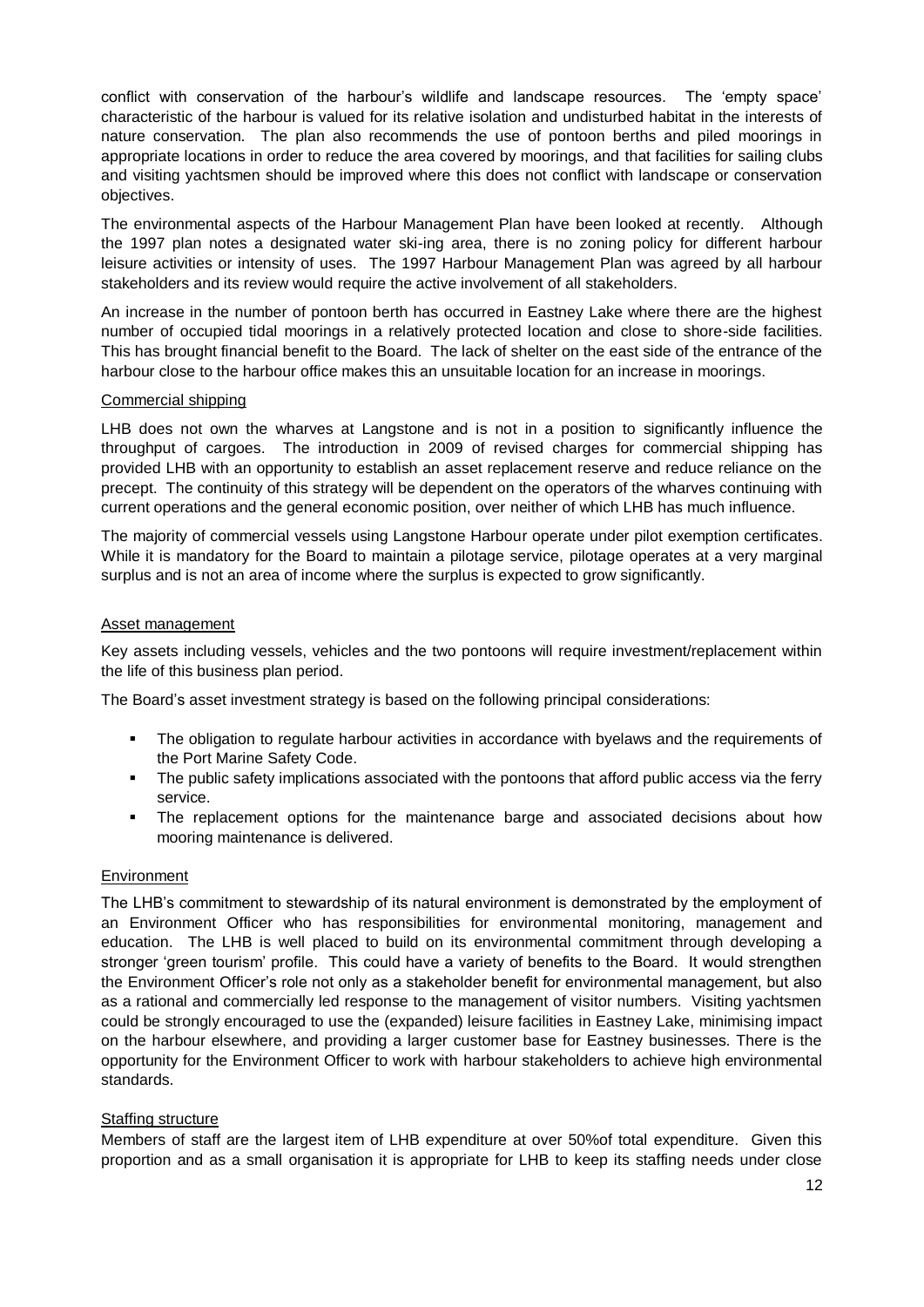review.

**ACTION** – review staffing requirements periodically.

## <span id="page-12-0"></span>**3.6 Risk analysis**

In addition to taking advantage of opportunities the Board must manage risks. The key risks identified through the SWOT analysis are set out below.

## **TABLE 7 – RISK ANALYSIS**

| Risk                                                                             | <b>Mitigation</b>                                                                           |
|----------------------------------------------------------------------------------|---------------------------------------------------------------------------------------------|
| Changes in legislation which could have an<br>impact on the Board                | Maintain oversight of emerging legislation                                                  |
| Withdrawal of one of the commercial<br>operators and the impact on revenue       | Maintenance of healthy working relationship through<br>the services provided by the Board   |
| Reliance on precept and reluctance of local<br>authorities to make contributions | On-going dialogue and relationship with<br>local<br>authorities                             |
| Decline of the leisure market income                                             | Rationalisation and enhancement of leisure offer<br>working with other leisure providers    |
| Infrastructure failure                                                           | Asset investment strategy and continued build-up of<br>asset replacement reserve            |
| Environmental change and/or damage                                               | Operations of the Board to manage the environment<br>and mitigate against misuse and damage |

## <span id="page-12-1"></span>4 Modernising Trust Ports

Modernising Trust Ports, second edition, (MTP2) is guidance issued by the Department for Transport following a review that highlighted a need for a general improvement in the openness and accountability within the Trust Port sector. The guidance provides benchmarks of good practice although some parts of the guidance would not necessarily be appropriate for, in particular, the smaller ports. A key principle of the guidance is the expectation that Trust Ports will take steps to comply with the guidance or state where and why they have decided not to. The business planning process provides an opportunity for LHB to respond to the guidance, and this section of the document sets out the key MTP2 issues to be addressed.

Note: A new edition of guidance, "Ports Good Governance Guidance", will be out for consultation in 2017. This publication will supersede Modernising Trust Ports,  $2^{nd}$  edition.

## <span id="page-12-2"></span>**4.1 Target level of return**

MTP2 suggests that Trust Ports set a target level of return for existing and proposed activities. LHB has considered this guidance and does not believe that, given the very limited scope of its commercial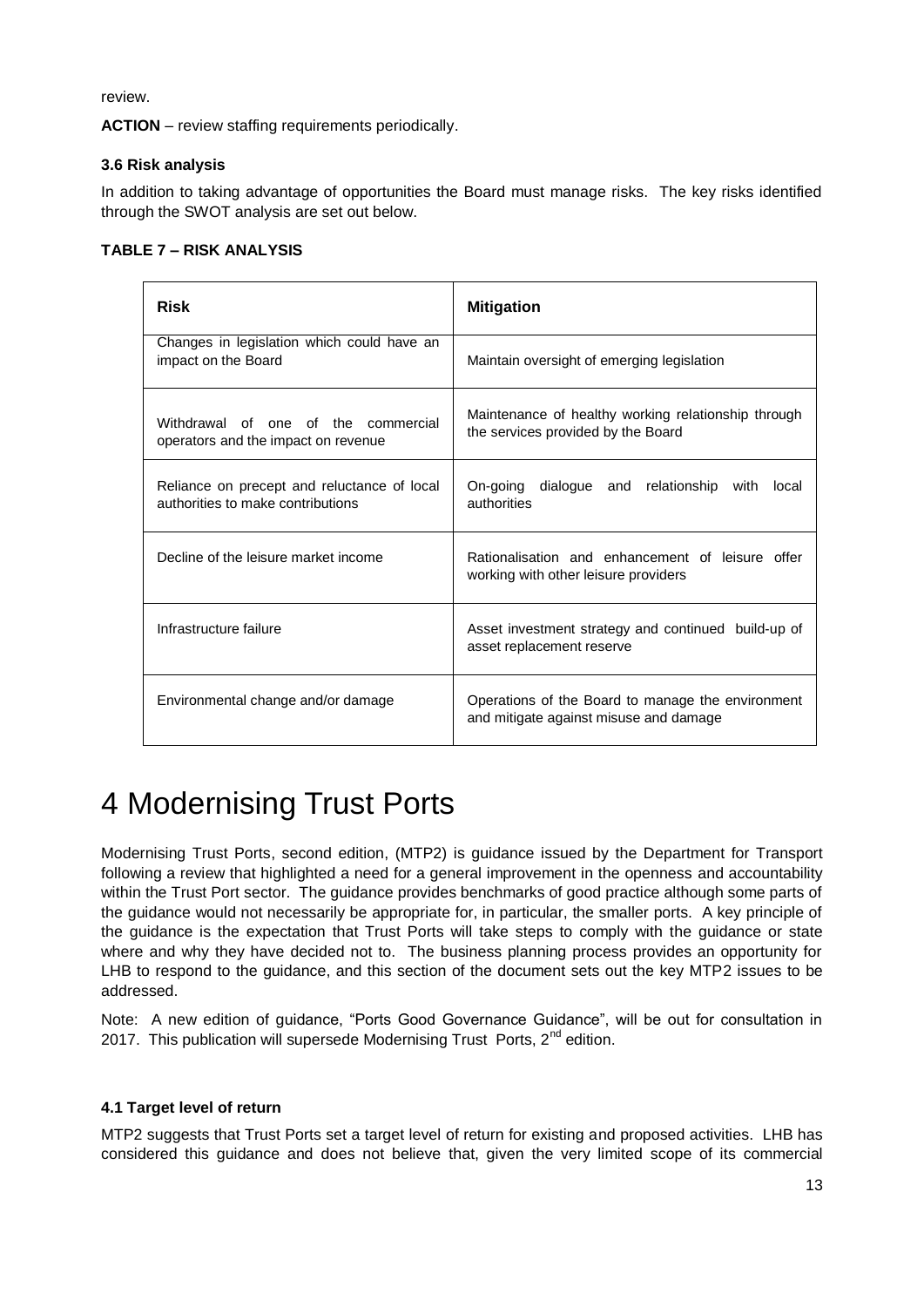activities and limited market place, it is appropriate to set an overall target level of return. However in accordance with the spirit of MTP it is appropriate and proper for the Board to set its dues, evaluate its investments and charge for its services at commercial and competitive rates. LHB has already demonstrated its approach to setting appropriate commercially driven charges. LHB will adopt similar approaches to other charges that it levies.

### <span id="page-13-0"></span>**4.2 KPIs**

MTP2 makes recommendations for the use of Key Performance Indicators and suggests a range of KPIs that could be used across the Trust Ports sector to enable comparison and benchmarking. LHB has considered this guidance and does not believe, given the range of its activities, that the suggested KPIs would provide the Board with meaningful information to measure the performance of its operations. Instead it will report annually on the following KPIs:

- $\blacksquare$  Financial position debt, benchmarking of charges
- Governance Board member attendance
- **Environmental performance**
- Mooring occupancy of LHB moorings
- **Accident statistics**

### <span id="page-13-1"></span>**4.3 Procurement of services and investments**

MTP2 encourages Trust Ports to set out an investment policy that seeks to offer maximum benefit to stakeholders, considers its commercial position and challenges the way in which services are provided. LHB has key investment decisions within the lifetime of this business plan period, and these decisions will be made within the framework of this plan and the action plan, thus providing the robust and transparent policy required. Key investment and procurement decisions will be outlined in the annual report. This will include any strategies or arrangements to repair or replace business critical plant and machinery when the need arises.

### <span id="page-13-2"></span>**4.4 Stakeholder Benefit**

LHB provides significant benefit to port stakeholders and MTP2 requires Trust Ports to decide upon these benefits in consultation with stakeholders and in concert with the commercial realities and expectations of the port i.e. the level of return may influence the scope of the stakeholder benefit.

LHB's stakeholder benefits, within the interpretation of MTP2, can be described as consisting of the following elements:

- The provision of the pontoons to facilitate the operation of the ferry that forms part of the local transport infrastructure.
- **Provision of fuel to harbour users.**
- The education functions of the Board.

These benefits are provided in addition to the Board's core functions (safety, management, enforcement etc.) that ensure the harbour can be enjoyed safely by its current users and conserved for the benefit of future users. The business plan objectives and action plan refer to 'customer benefit' and this is meant to be a wider definition of benefit, not the technical definition of stakeholder benefit provided by MTP2.

### <span id="page-13-3"></span>**4.5 The role of stakeholders and consultation**

LHB already does many of the things cited within MTP2 as good practice in respect of stakeholders and consultation including its well established Advisory Committee, operational website, liaison with statutory agencies and the local authorities, publication of Annual Reports, an annual open meeting, and more informal engagement with local groups and organisations. It is proposed that LHB report on its stakeholder consultation activity as part of its annual reporting process – see below. It is also proposed that there are continued efforts to engage the leisure and commercial shipping interests through the Advisory Committee.

### <span id="page-13-4"></span>**4.6 Reporting requirements**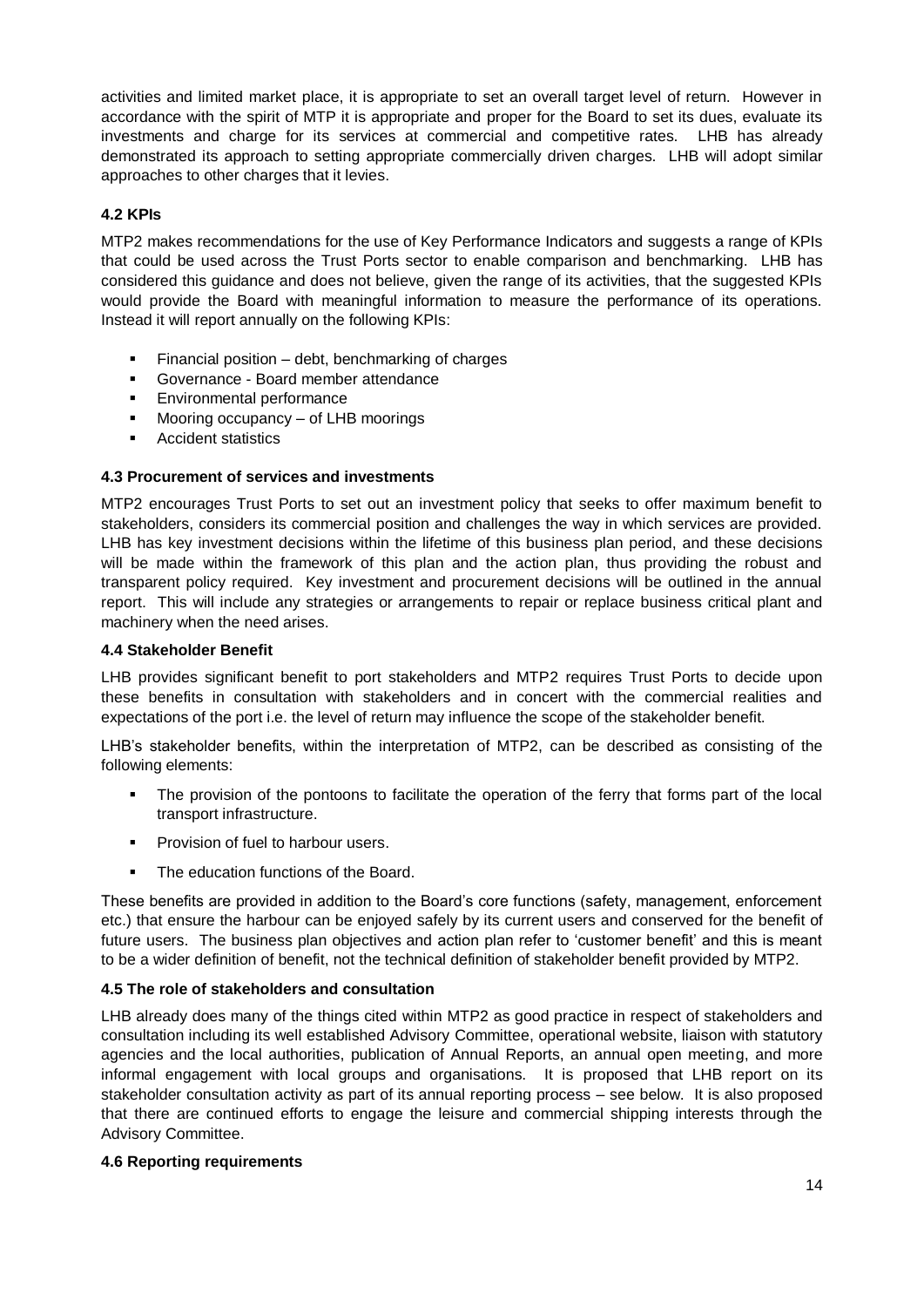MTP2 sets out guidance on reporting for Trust Ports including the production of an annual efficiency statement and an annual strategy document. Again for LHB, much of this ground is covered by the current Annual Report format adopted by the Board. It is proposed to continue to report via this format, and the Board believes that this report will achieve the benchmark set out in MTP2. Specifically the Annual Report includes explicit reference to stakeholder benefit, performance indicators, key investment/procurement decisions, statement of consultation activities, and strategy for the coming year.

## <span id="page-14-0"></span>**4.7 Board member appointment**

MTP2 recommends a number of actions for Trust Ports in relation to Board member appointment. This area of the guidance is difficult for the Board to implement given its current structure and constitution where members of the Board are appointed directly by the constituent local authorities. The appointment process for Board members is an important safeguard for the constitutional provisions for the constituent local authorities.

## <span id="page-14-1"></span>**4.8 Structural change**

MTP2 states that "the Department strongly encourages trust ports to analyse their corporate structure and keep it under review, with a view to identifying opportunities to enhance their efficiency and get value from their assets." LHB does, and will continue, to subject its activities to regular review and market testing through its business planning process. LHB do not however consider it appropriate, given the limited range of commercial activities it undertakes and assets it owns, to pursue an alternative operating model for the entirety of the port's functions.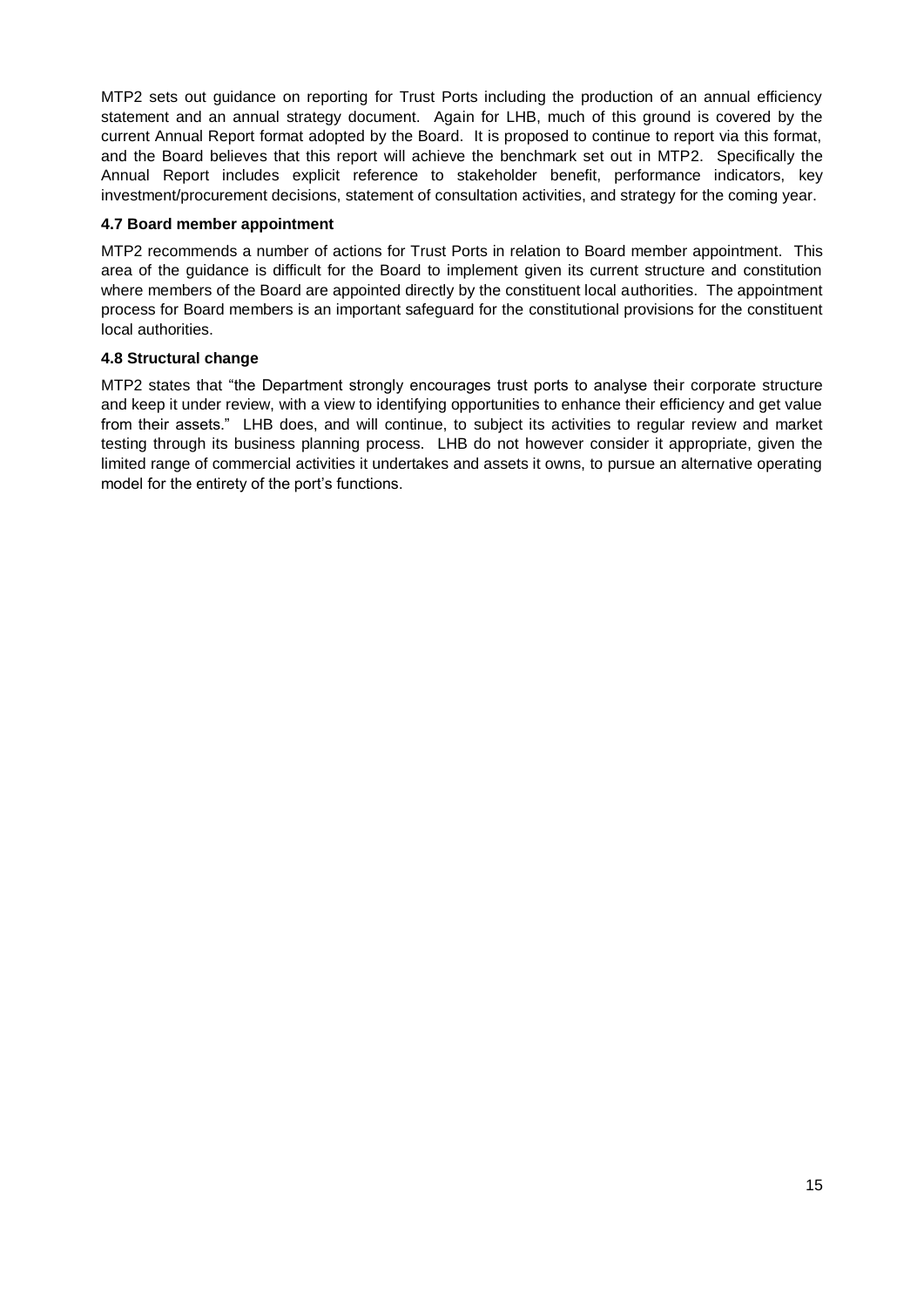## <span id="page-15-0"></span>5 Business Plan

## <span id="page-15-1"></span>**5.1 Business plan objectives**

A set of business objectives have been developed against which progress can be assessed, decision making tested and measurable objectives and targets monitored. These are:

- **Monitor and reduce costs. (Reduce reliance on precept).**
- **Increase leisure income from Harbour Dues and other services through expansion of the** customer base.
- Build an adequate reserve to fund repair and replacement of LHB infrastructure.
- Quantify and report on customer benefits.
- **Implement MTP2 recommendations as appropriate.**

Appendix B sets out the business plan objectives and how they relate to LHB's strategic aims.

### <span id="page-15-2"></span>**5.2 Action plan**

Appendix D contains a table that collects together all of the actions that have been identified through the business planning process. This action plan is intended to be a working document that provides a framework within which the management and Board can monitor performance and report on progress with the achievement of its objectives.

### <span id="page-15-3"></span>**5.3 Financial implications and forecasts**

The business plan objectives include three related financial considerations; the reduction of costs, reduced reliance on the precept, and planned investment in infrastructure. The action plan resulting from this business plan provides the framework for decisions aimed at achieving these objectives. In monitoring and implementing the action plan the Board will also need to respond to market conditions. The purpose of this section of the business plan is to set out some basic scenarios and very broad forecasts that will assist the Board in looking forward.

The key investment decisions within this plan period are the investment in the pontoons and the refurbishment of the maintenance barge. Both of these decisions are subject to a number of factors that need to be reviewed and the business plan action plan sets out how the Board will address these. In the forecasts set out below there is an assumption that any major investments will be funded from the asset replacement reserve. The prudence exercised whilst the dispute over commercial dues was being settled has resulted in a substantial increase to the asset replacement reserve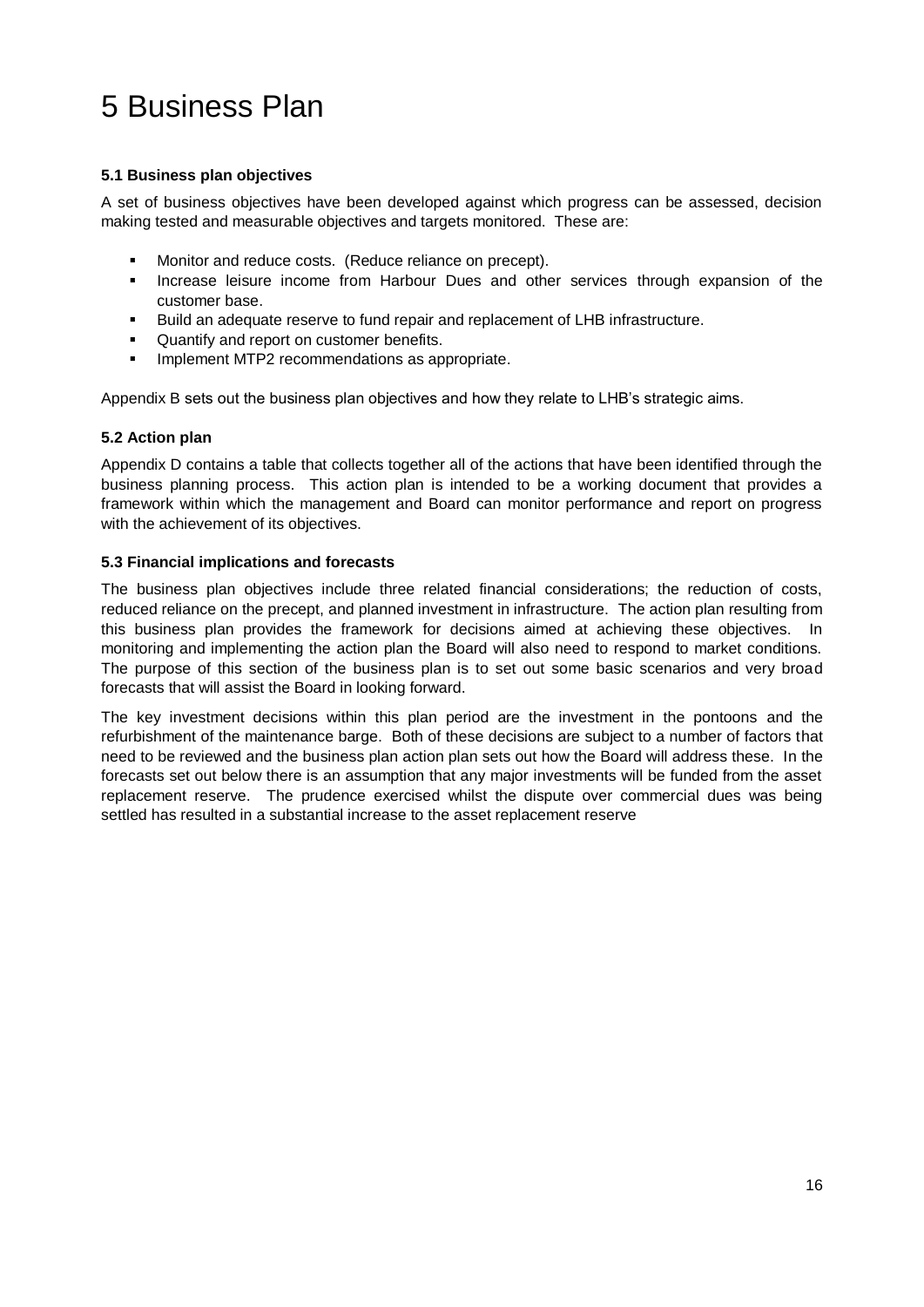## <span id="page-16-0"></span>**LANGSTONE HARBOUR BOARD BUSINESS PLAN Summary Table**

|                                 | Growth of all income and expenditure heads at assumed CPI<br>of 3% per annum |            |         |         |         |         |
|---------------------------------|------------------------------------------------------------------------------|------------|---------|---------|---------|---------|
|                                 | 2016/17                                                                      | 2017/18    | 2018/19 | 2019/20 | 2020/21 | 2021/22 |
| <b>Operational income</b>       | 706,260                                                                      | 711,559    | 694,825 | 722,580 | 733,957 | 755,976 |
| <b>Investment Income</b>        | 752                                                                          | 3,810      | 3,924   | 4,042   | 4,163   | 4,288   |
| Income - precept and grants     | 5,000                                                                        | 0          | 0       | 0       | 0       | 0       |
| Other                           | 0                                                                            | 39,884     | 3,000   | 10,000  | 0       | 0       |
| <b>TOTAL income</b>             | 712,012                                                                      | 755,253    | 701,750 | 736,622 | 738,121 | 760,264 |
| <b>Operational Expense</b>      | 637,902                                                                      | 685,592    | 651,303 | 670,842 | 690,967 | 756,696 |
| <b>Capital Purchases</b>        | 42,928                                                                       | 306,000    | 33,000  | 35,000  | 5,500   | 45,000  |
| <b>Contribution to Reserves</b> | 31,182                                                                       | (236, 339) | 17,447  | 30,780  | 41,653  | 48,568  |
| <b>Closing Reserves</b>         | 589,690                                                                      | 353,351    | 370,798 | 401,578 | 443,231 | 393,915 |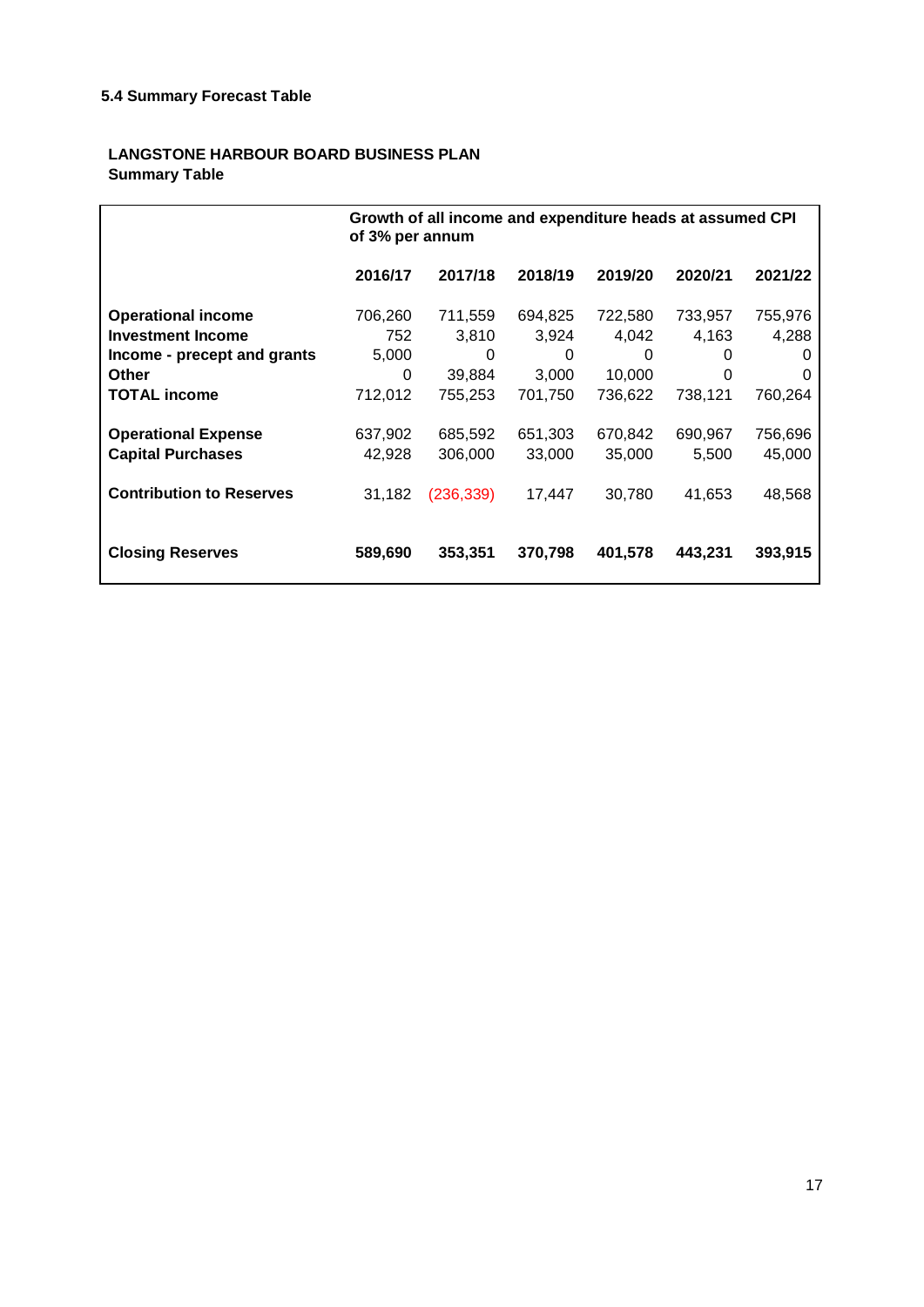## <span id="page-17-0"></span>6 Appendix A - SWOT Analysis

## **STRENGTHS**

### **Access:**

Close proximity to the Solent and contrasting neighbouring harbours. Strategic importance of ferry and it's independent funding.

## **Commercial shipping:**

Safeguarded wharfs with opportunities for expansion.

### **Fishing:**

10 charter fishermen pay to use LHB pontoons to embark and disembark.

### **Facilities:**

Variety of mooring types: deep water; lower cost mud moorings, relatively sheltered mud moorings outside Premier Marina; walk ashore pontoons within Southsea Marina (not LHB owned). Southsea Marina and Eastney Lake pontoons fully occupied.

3 principal sailing clubs and one smaller club, 3 small angling clubs, the Hayling Health Society.

3 principal public slipways, two of which are accessible 24/7. Slipway trolley for boat repairs at Harbour Office

LHB sells fuel from Hayling pontoon providing income source and local competition. Harbour vessels provide facilities to customers.

#### **Assets:**

LHB owns 2 RIBS, patrol launch, the John Easterling, and its own maintenance barge. Selfsufficient for deep water maintenance.

The Board owns a vehicle, forklift truck and slipway trolley at the Office premises. The fuel dispensing system and storage tanks are owned by the Board.

The Board owns both public pontoons and associated bridges.

Office building owned by the Board.

### **Environment:**

Nature designations constrain development and keep relatively less built-up character especially on east side – so that area remains attractive to visitors. Employment of Environment Officer by LHB.

## **Governance:**

Active Advisory Committee to LHB provides local stakeholder input.

### **Financial position:**

Debt free, powers to precept. General borrowing power - £500,000.

### **WEAKNESSES**

#### **Physical:**

Exposed to prevailing winds.

Harbour's large fetch creates potential for high waves in harbour on windy days.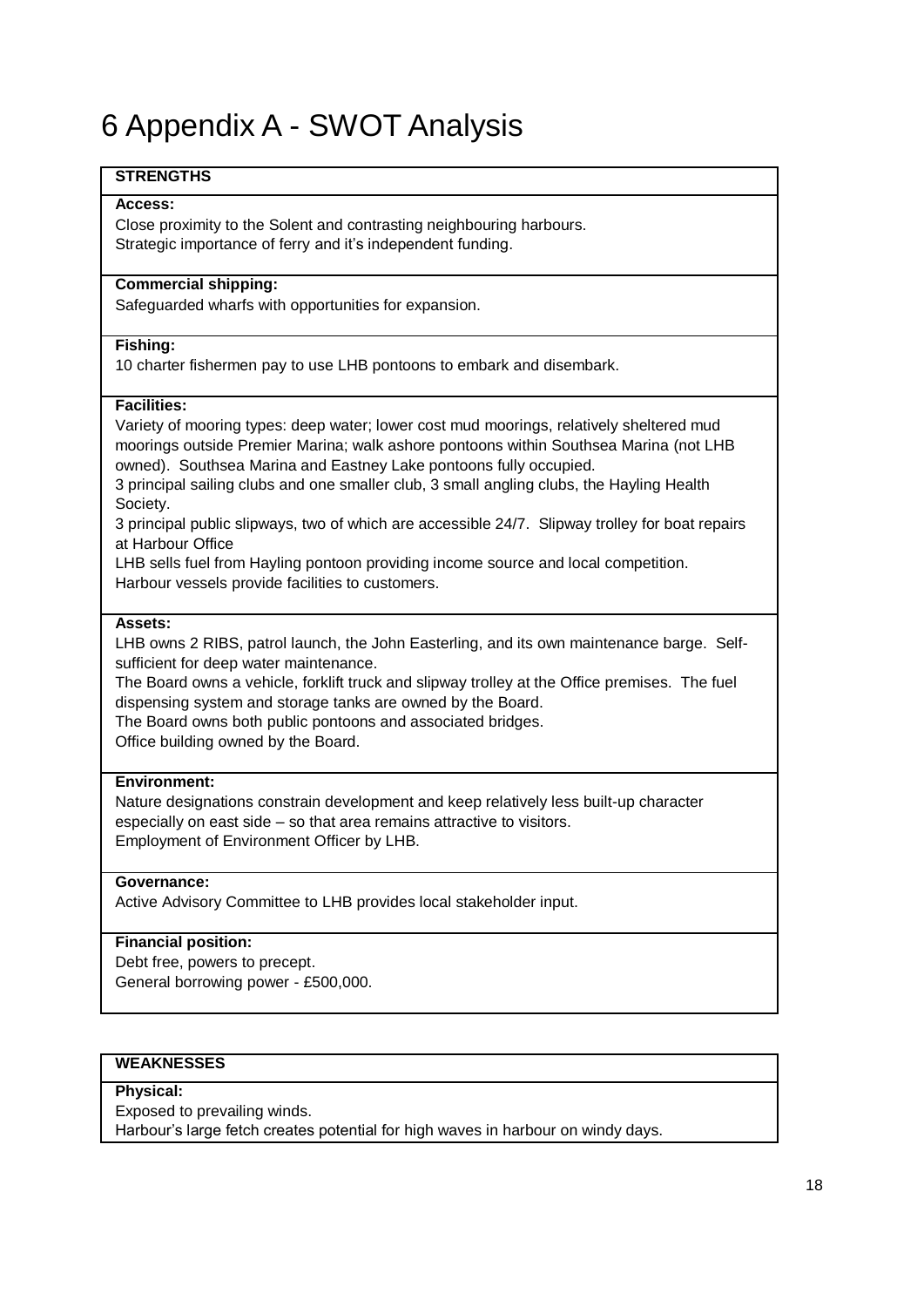## **Commercial shipping**:

Restricted to LOA 84m at Kendall's Wharf. Bedhampton Wharf is used by a 72m vessel and this is probably the maximum length that can be accommodated without changing the shape of the turning basin.

Restricted tidal access – Kendalls Wharf: Vessels arrive HW-1h30m and depart up to HW+3h00m. There is enough depth alongside for ships in light condition to remain alongside over low water.

Bedhampton Wharf: Vessels arrive HW-1h00m and leave up to HW+2h00m. Berth dries and it is not safe for vessels to take the ground at low water.

Heavy dependence on income from commercial shipping.

### **Facilities**:

Location of deep water moorings restricted to main channels, some are distant from land and there is low demand for remote moorings. Visitor moorings are remote and exposed.

Temporary berth only on Hayling pontoon with water and metered electricity. No walk-ashore visitor pontoons at/adjacent to Harbour Office. Access to pontoon berths hampered by strong tidal flows. Limited visitor facilities at Harbour Office. There is a weight restriction in the yard for large plant (underground diesel storage tanks). Dry storage operates at full capacity (12 boats).

Restricted land assets (harbour building only).

Eastney and Hayling pontoons are costly to maintain.

## **Environment**:

Extensive nature designations restrict opportunities for change – cannot increase number of new moorings by more than 10% p.a. of the agreed mooring capacity (1997 Management Plan; 1,564 moorings)

Concerns about water quality.

### **Marketing**:

No planned marketing strategy.

### **Financial position:**

Dependence on commercial shipping for bulk of income. No significant land assets to exploit.

## **OPPORTUNITIES**

### **Commercial shipping:**

Possible expansion of commercial wharf may increase LHB income subject to risk assessment. (May also necessitate costly infrastructure and additional staff for traffic management and Pilotage).

### **Visitor Centre at Broadmarsh**:

Possible development of a visitor centre at Broadmarsh might promote interest in the Harbour.

## **Facilities for visiting yachtsmen:**

Provide visitor moorings

Provide anchorage for visiting vessels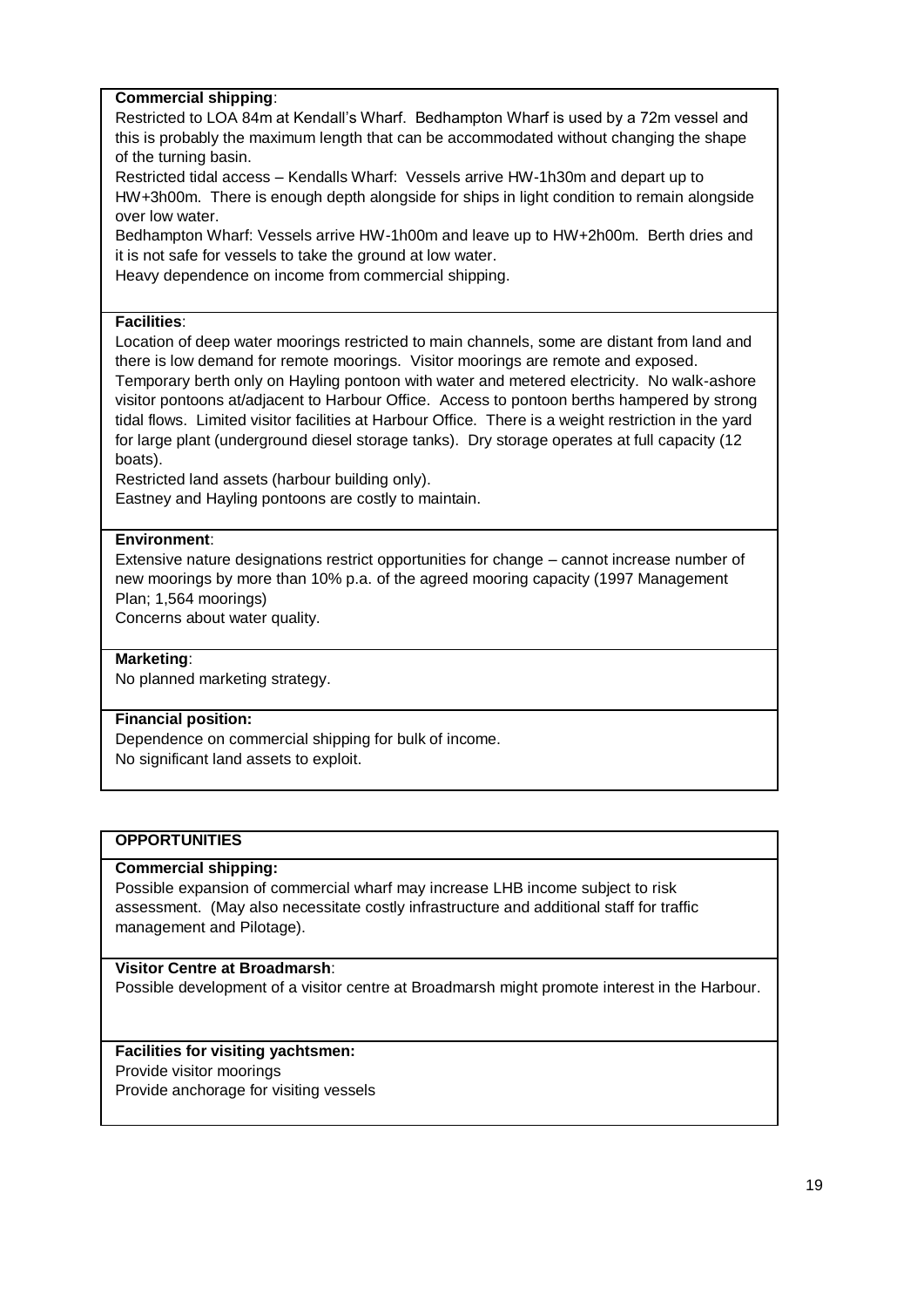#### **Assets:**

The workboat, John Easterling, and maintenance barge used for chargeable services.

### **Environment:**

Ensure that habitat/species data collected by LHB is stored securely and a fee charged for data to be made available to e.g. environmental consultancies or local authority planning departments (e.g. fish survey data)

EO made available to project manage environmental projects in the harbour vicinity Charge for EO bird surveying for  $3^{rd}$  parties

### **Financial position:**

Current level of income provides opportunity to continue to build asset reserve.

### **THREATS**

### **Commercial shipping:**

Operators close down, leave, or reduce cargoes taken through Langstone. Viability of ferry service causes operator to cease

### **Leisure Income:**

There is a risk that the predisposition of modern boat owners to convenience renders swinging moorings redundant. The Board has limited capabilities to provide secure facilities for boat owners.

### **Assets:**

Cost of future asset replacement.

### **Environment:**

Climate change and flood risk. A shoreline management plan exists for the adjacent coastal area. Rising sea levels and 'coastal squeeze' threaten designated areas. NB Longer time horizon and not directly relevant to business plan (5 year horizon).

Poor water quality may affect desirability of harbour for leisure users unless improvements are made.

### **Planning:**

Planning policy constrains LHB's or other harbour users' opportunities to develop income.

### **Stakeholders:**

Local opposition to change in the harbour.

### **Financial position:**

Reversion to reliance on precept.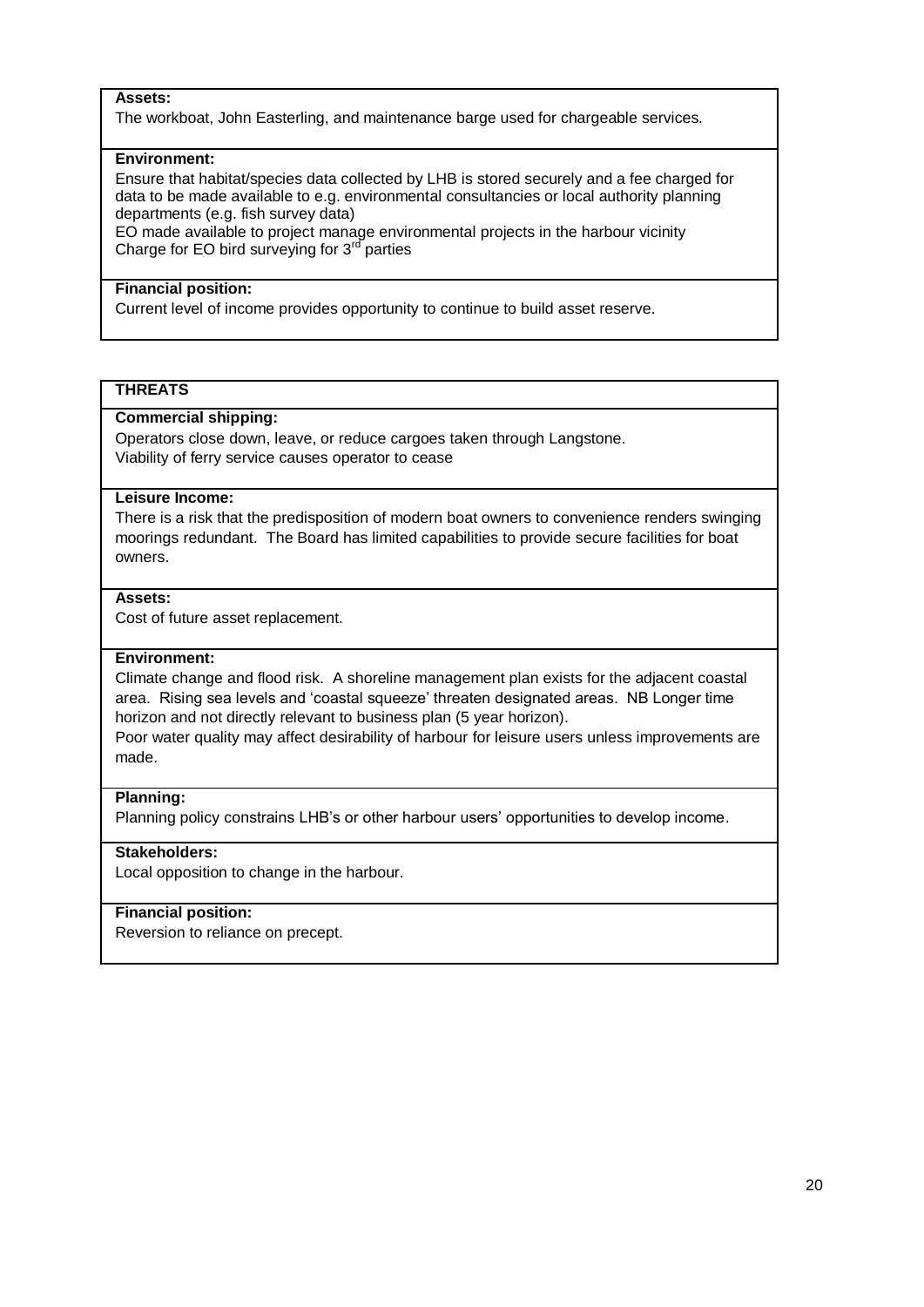## 7 Appendix B – Strategic Aims and Business Plan Objectives

<span id="page-20-0"></span>

|                                                                                                                                    | Objective 1<br>Monitor costs. | Objective 2<br>Maintain<br>recreational income<br>as a percentage of<br>turnover | Objective 3<br>Continue to build an<br>adequate reserve to<br>fund repair and<br>replacement of LHB<br>infrastructure | Objective 4<br>Quantify and<br>report on<br>customer<br>benefits. | Objective 5<br>Implement MTP2<br>recommendations<br>as appropriate |
|------------------------------------------------------------------------------------------------------------------------------------|-------------------------------|----------------------------------------------------------------------------------|-----------------------------------------------------------------------------------------------------------------------|-------------------------------------------------------------------|--------------------------------------------------------------------|
| <b>STRATEGIC AIMS</b>                                                                                                              |                               |                                                                                  |                                                                                                                       |                                                                   |                                                                    |
| Ensure the harbour is properly funded to<br>carry out its core functions for safety,<br>conservancy, education and interpretation. |                               |                                                                                  |                                                                                                                       |                                                                   |                                                                    |
| Provide an uninterrupted and cost<br>effective Pilotage service.                                                                   |                               |                                                                                  |                                                                                                                       |                                                                   |                                                                    |
| Maintain clear navigation channels.                                                                                                |                               |                                                                                  |                                                                                                                       |                                                                   |                                                                    |
| Manage environmental features in the<br>harbour.                                                                                   |                               |                                                                                  |                                                                                                                       |                                                                   |                                                                    |
| Provide other cost effective services for<br>the benefit of harbour users.                                                         |                               |                                                                                  |                                                                                                                       |                                                                   |                                                                    |
| Comply with appropriate standards of<br>governance.                                                                                |                               |                                                                                  |                                                                                                                       |                                                                   |                                                                    |
| Participate in appropriate local, regional<br>and national consultation.                                                           |                               |                                                                                  |                                                                                                                       |                                                                   |                                                                    |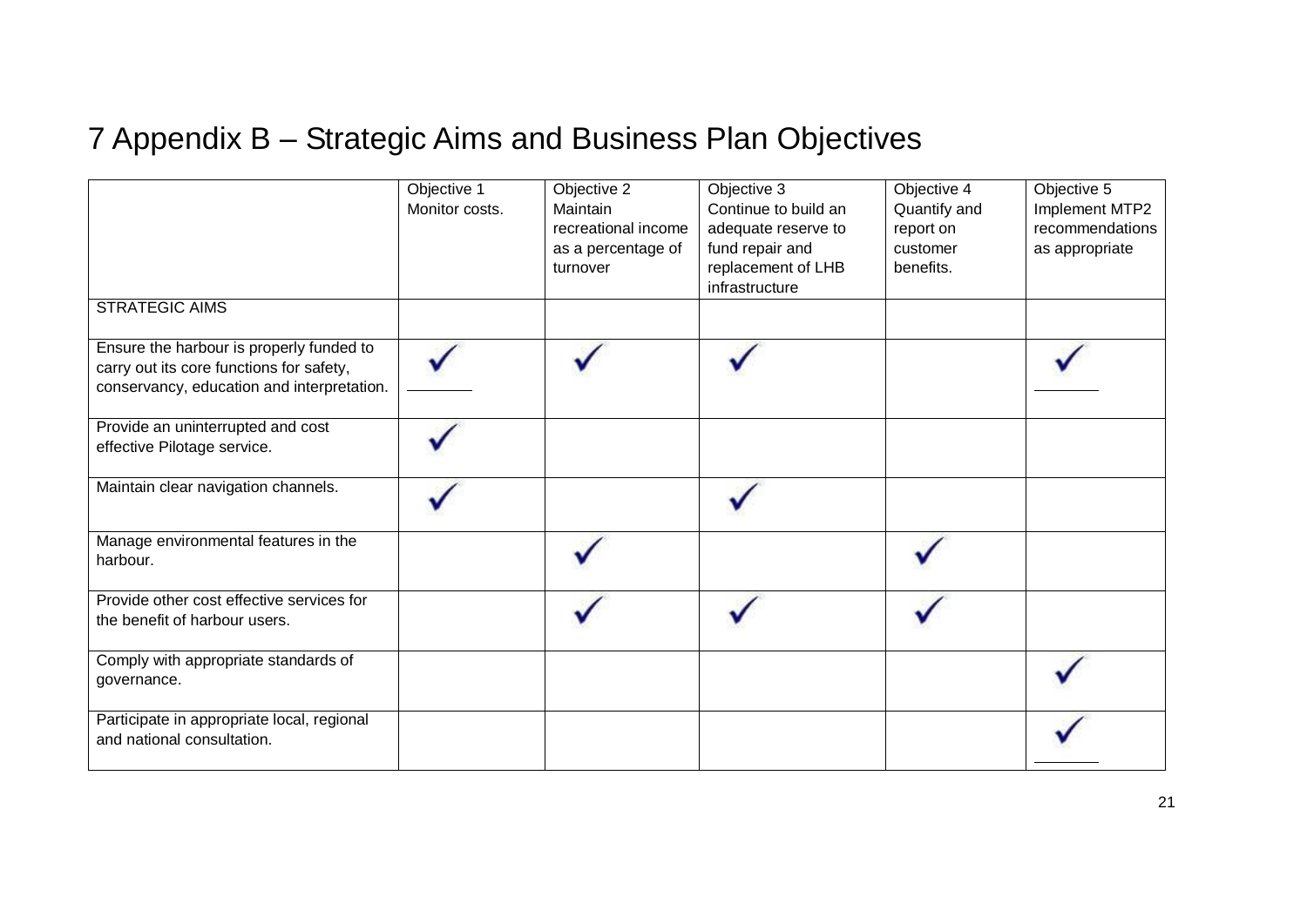## 8 Appendix C – Action Plan

(Start dates are calendar quarters)

|     | <b>OBJECTIVE 1: Monitor costs.</b>                     |              |                                                             |                  |  |  |  |  |
|-----|--------------------------------------------------------|--------------|-------------------------------------------------------------|------------------|--|--|--|--|
| NO. | <b>ACTION</b>                                          | <b>START</b> | <b>TARGET</b>                                               | <b>TIMESCALE</b> |  |  |  |  |
| 1.1 | Continue to review staffing structure and requirements | Qtr 1        | Achieve structure that is fit for purpose<br>and affordable | Annually         |  |  |  |  |
| 1.2 | Annual budget setting and monitoring process           | Qtr 4        | <b>Balanced budgets</b>                                     | Annually         |  |  |  |  |

<span id="page-21-0"></span>

|     | <b>OBJECTIVE 2: Maintain recreational income as a percentage of turnover</b> |              |                                                                                                                                   |                  |  |  |  |  |
|-----|------------------------------------------------------------------------------|--------------|-----------------------------------------------------------------------------------------------------------------------------------|------------------|--|--|--|--|
| NO. | <b>ACTION</b>                                                                | <b>START</b> | <b>TARGET</b>                                                                                                                     | <b>TIMESCALE</b> |  |  |  |  |
| 2.1 | Continue to review the provision of leisure moorings in the<br>harbour.      | Qtr 2        | Rationalise provision across the<br>harbour                                                                                       | Annually         |  |  |  |  |
| 2.2 | Implement a marketing strategy for LHB mooring vacancies.                    | Qtr 3        | Strategy that maximises opportunities<br>for the most lucrative moorings                                                          |                  |  |  |  |  |
| 2.3 | Charges review                                                               | Qtr 4        | Charges that are competitive and set<br>at a level that is appropriate to the<br>investment needs of the harbour and<br>its users | Annually         |  |  |  |  |
| 2.4 | <b>Review investments</b>                                                    | Otr 1        | Ensure returns are maximised                                                                                                      | Annually         |  |  |  |  |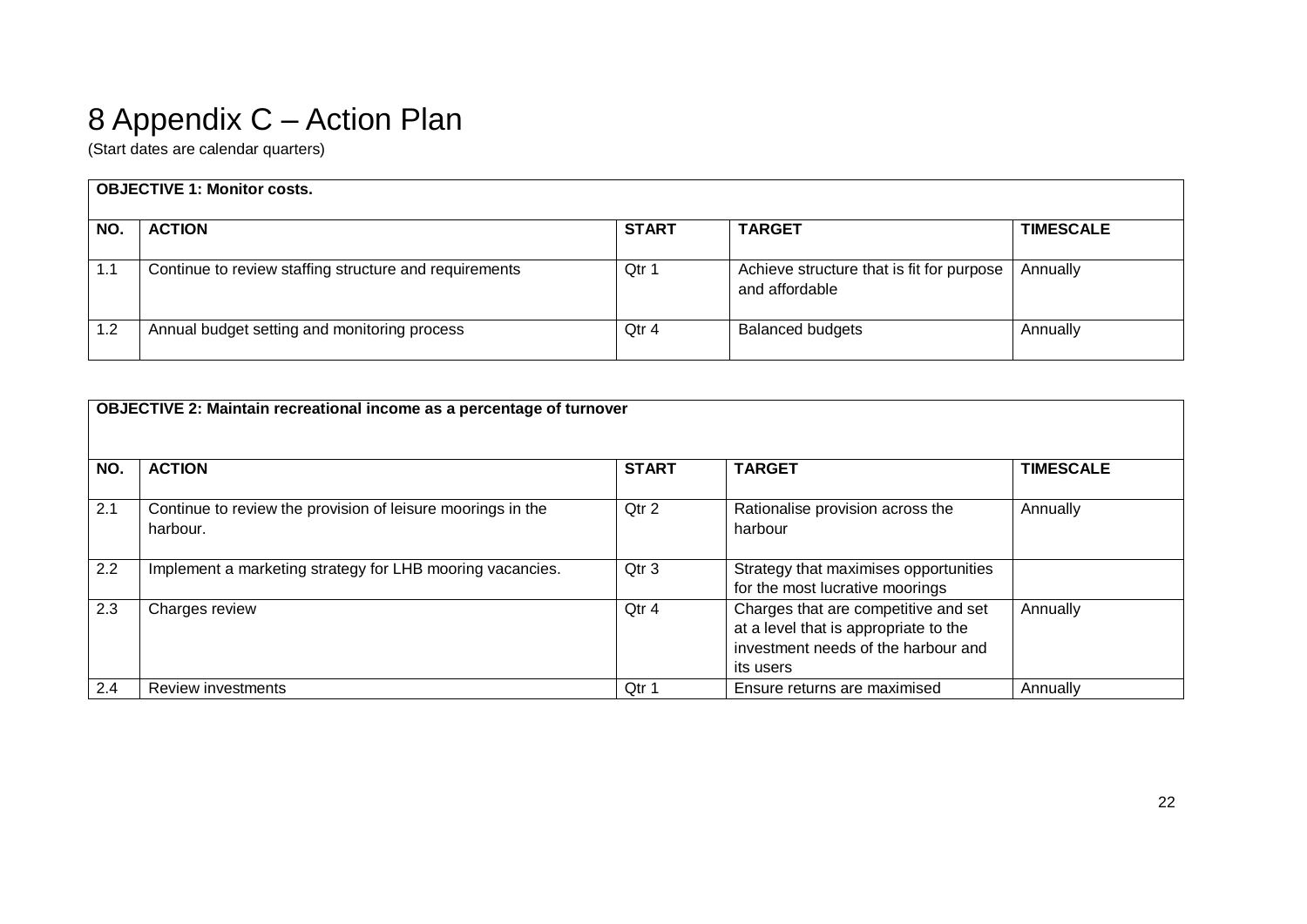**OBJECTIVE 3: Continue to build an adequate reserve to fund repair and replacement of LHB infrastructure.**

| NO. | <b>ACTION</b>                                        | <b>START</b> | <b>TARGET</b>                          | <b>TIMESCALE</b> |  |  |
|-----|------------------------------------------------------|--------------|----------------------------------------|------------------|--|--|
|     |                                                      |              |                                        |                  |  |  |
| 3.1 | Maintain list of assets                              | Qtr 1        | Record of assets                       | Annually         |  |  |
| 3.2 | Establish asset replacement programme                | Qtr 3        | 5 year investment plan                 | Annually         |  |  |
| 3.3 | Continue to review funding strategy for the pontoons | Qtr 4        | Long term funding strategy in<br>place | Annually         |  |  |

|     | <b>OBJECTIVE 4: Quantify and report on customer benefits.</b> |              |                                                                          |                  |  |  |
|-----|---------------------------------------------------------------|--------------|--------------------------------------------------------------------------|------------------|--|--|
| NO. | <b>ACTION</b>                                                 | <b>START</b> | <b>TARGET</b>                                                            | <b>TIMESCALE</b> |  |  |
| 4.1 | Keep the Langstone Harbour Management Plan under review       | Qtr 3        | Commitment to programme of<br>review                                     | 2021             |  |  |
| 4.2 | Stakeholder benefit statement                                 | Qtr 1        | Annual statement on Target<br>Level of Return and<br>Stakeholder benefit | Annually         |  |  |